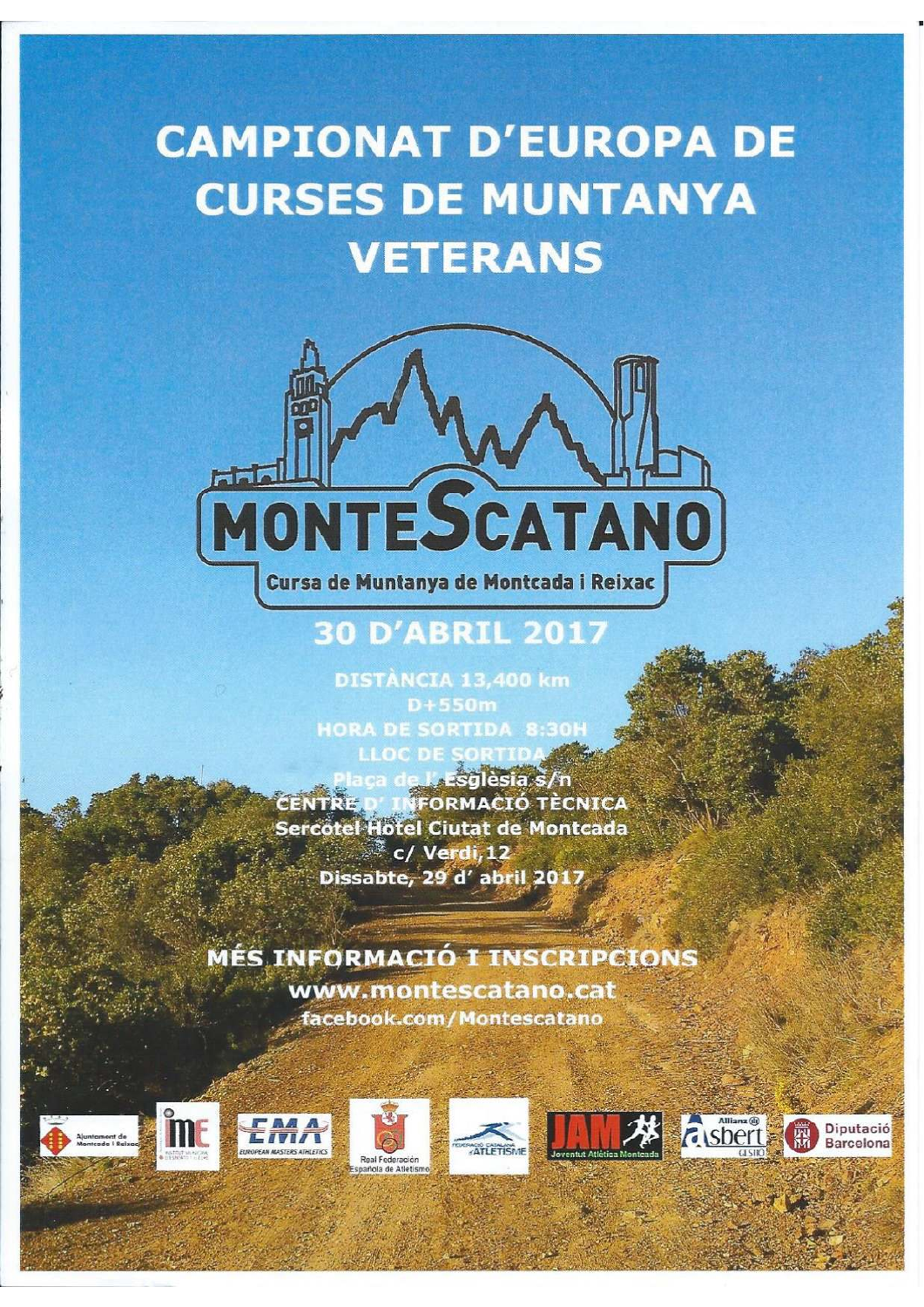





# **VI CNAT. D'EUROPA DE CURSES DE MUNTANYA DE VETERANS MONCADA I REIXACH 30/04/2017**

### *CLASSIFICACIÓ GENERAL FEMENINA*

|                |                |                              |                       |           |                 |         | Temps/ |                      |
|----------------|----------------|------------------------------|-----------------------|-----------|-----------------|---------|--------|----------------------|
| Classif.       |                | Dorsal Cognoms               | Nom                   | Categoria | Classif./categ. | Marca   | Km.    | Pais                 |
| $\mathbf{1}$   |                | W35148 ANDREU TRIAS,         | LAIA                  | W-35      | 1               | 1:00:08 | 4:29   | ESPAÑA               |
| $\mathbf 2$    |                | W35189 LEWANDOWSKA,          | <b>EDYTA</b>          | $W-35$    | $\overline{2}$  | 1:04:59 | 4:51   | <b>POLAND</b>        |
| 3              |                | W40155 DE TORO SAIZ,         | <b>MARIA JOSE</b>     | $W-40$    | $\mathbf{1}$    | 1:05:08 | 4:52   | ESPAÑA               |
| $\pmb{4}$      |                | W45158 SANCHEZ RIVERO,       | AMADA DE JESUS        | $W-45$    | $\mathbf 1$     | 1:05:19 | 4:52   | ESPAÑA               |
| 5              | W40156 QUINN,  |                              | <b>REBECCA</b>        | $W-40$    | $\overline{2}$  | 1:07:21 | 5:02   | <b>IRELAND</b>       |
| 6              |                | W55174 AGUADO MORI,          | ANA CRISTINA          | W-55      | $\mathbf 1$     | 1:08:55 | 5:09   | ESPAÑA               |
| $\overline{7}$ |                | W35147 CHIRVECHES DOMINGUEZ, | VANESA                | $W-35$    | 3               | 1:09:04 | 5:09   | ESPAÑA               |
| 8              |                | W35142 PRIETO DIAZ,          | LETICIA               | $W-35$    | 4               | 1:09:18 | 5:10   | ESPAÑA               |
| 9              | W50164 KELLER, |                              | <b>ELKE</b>           | W-50      | $\mathbf{1}$    | 1:09:24 | 5:11   | DEUTSCHLAND          |
| 10             |                | W45160 PALACIO AJA,          | <b>MERCEDES</b>       | $W-45$    | $\overline{2}$  | 1:09:42 | 5:12   | ESPAÑA               |
| 11             |                | W40159 JUAN MAS,             | <b>FUENCISLA</b>      | $W-40$    | 3               | 1:09:49 | 5:13   | ESPAÑA               |
| 12             |                | W55173 HEILIG-DUVENTÄSTER,   | MARIE-LUISE           | W-55      | $\overline{2}$  | 1:10:09 | 5:14   | DEUTSCHLAND          |
| 13             |                | W45187 GAJETE GUSANO,        | <b>MARIA JOSE</b>     | $W-45$    | 3               | 1:10:31 | 5:16   | <b>ESPAÑA</b>        |
| 14             | W50171 RIDLEY, |                              | SUSAN                 | W-50      | $\overline{2}$  | 1:11:39 | 5:21   | <b>GREAT BRITAIN</b> |
| 15             |                | W35141 REBOLLAL FERNANDEZ,   | LAURA                 | W-35      | 5               | 1:11:57 | 5:22   | ESPAÑA               |
| 16             |                | W50170 GONZÁLEZ GARCÍA,      | <b>MARTA</b>          | $W-50$    | 3               | 1:12:06 | 5:23   | ESPAÑA               |
| $17\,$         |                | W40154 KRENTZIEN,            | <b>KRISTINA</b>       | $W-40$    | 4               | 1:12:10 | 5:23   | ESPAÑA               |
| 18             |                | W40152 JIMÉNEZ PAREDES,      | <b>NOELIA</b>         | $W-40$    | 5               | 1:12:30 | 5:25   | ESPAÑA               |
| 19             |                | W35149 LEBEDIEVA,            | <b>INNA</b>           | $W-35$    | 6               | 1:13:47 | 5:30   | <b>UKRAINA</b>       |
| 20             |                | W55176 MÖLLER PARERA,        | <b>MERCEDES</b>       | $W-55$    | 3               | 1:14:09 | 5:32   | ESPAÑA               |
| 21             |                | W40151 MARTÍNEZ PAYÁ,        | ÁNGELA                | $W-40$    | 6               | 1:14:30 | 5:34   | ESPAÑA               |
| 22             |                | W40153 PALMA FERNANDEZ,      | <b>EVA</b>            | $W-40$    | $\overline{7}$  | 1:16:38 | 5:43   | ESPAÑA               |
| 23             |                | W35143 CEDILLO COSTA,        | SILVIA                | W-35      | $\overline{7}$  | 1:18:03 | 5:49   | ESPAÑA               |
| 24             |                | W50166 QUISPE VALENCIA,      | <b>NANCY NENA</b>     | $W-50$    | 4               | 1:18:26 | 5:51   | ESPAÑA               |
| 25             |                | W35140 MEDINA GRANDE,        | ELENA                 | W-35      | 8               | 1:19:53 | 5:58   | ESPAÑA               |
| 26             |                | W35146 PONS SELLARÈS,        | LIDIA                 | W-35      | 9               | 1:22:44 | 6:10   | ESPAÑA               |
| 27             |                | W35145 BENAVENTE CHIMENO,    | <b>ESTER</b>          | W-35      | 10              | 1:22:55 | 6:11   | ESPAÑA               |
| 28             |                | W45161 MOLINERO GONZALEZ,    | <b>ESTHER</b>         | $W-45$    | 4               | 1:23:07 | 6:12   | ESPAÑA               |
| 29             |                | W40150 GALDAMES SESSAREGO,   | <b>PATRICIA</b>       | $W-40$    | 8               | 1:23:58 | 6:16   | ESPAÑA               |
| 30             |                | W55178 RUZAFA MANCHON,       | <b>TERESA</b>         | W-55      | 4               | 1:23:58 | 6:16   | ESPAÑA               |
| 31             |                | W65184 VAQUERO SANCHEZ,      | EMI                   | W-65      | $\mathbf{1}$    | 1:24:09 | 6:17   | ESPAÑA               |
| 32             | W45162 JAMES,  |                              | MARYLAURE             | W-45      | 5               | 1:24:21 | 6:18   | <b>FRANCE</b>        |
| 33             |                | W55179 SEVILLA SANTAMARIA,   | <b>DORI</b>           | $W-55$    | 5               | 1:24:26 | 6:18   | ESPAÑA               |
| 34             |                | W55175 MUÑOZ VICO,           | PAQUI                 | W-55      | 6               | 1:25:57 | 6:25   | <b>ESPAÑA</b>        |
| 35             |                | W65186 GALBANI,              | ANNAMARIA             | W-65      | $\overline{2}$  | 1:26:55 | 6:29   | <b>ITALIA</b>        |
| 36             |                | W45163 IONELA,               | <b>DOBREA</b>         | W-45      | 6               | 1:27:12 | 6:30   | <b>ROMANIA</b>       |
| 37             |                | W50165 LOPEZ BOSCH,          | <b>NURIA</b>          | W-50      | 5               | 1:31:28 | 6:50   | ESPAÑA               |
| 38             |                | W45157 GRACIAS LOTE,         | MERCEDES              | W-45      | 7               | 1:32:42 | 6:55   | ESPAÑA               |
| 39             |                | W50167 PALACIO LAJE,         | <b>FLORENCIA</b>      | $W-50$    | 6               | 1:32:54 | 6:56   | ESPAÑA               |
| 40             | W60180 PAUL,   |                              | BARBARA               | W-60      | $\mathbf 1$     | 1:32:55 | 6:56   | DEUTSCHLAND          |
| 41             |                | W65183 SANCHEZ EGEA,         | <b>MARIA VICTORIA</b> | W-65      | 3               | 1:33:50 | 7:00   | ESPAÑA               |
| 42             | W65182 OLMA,   |                              | <b>IRMGARD</b>        | W-65      | 4               | 1:35:17 | 7:07   | DEUTSCHLAND          |
| 43             |                | W55172 SCHAEFER,             | WALTRAUD              | W-55      | $\overline{7}$  | 1:40:17 | 7:29   | DEUTSCHLAND          |
| 44             |                | W60181 ASENSIO LÓPEZ,        | TOÑI                  | W-60      | $\overline{2}$  | 1:42:40 | 7:40   | ESPAÑA               |
| 45             |                | W65185 TORCOLI,              | <b>DONATA</b>         | W-65      | 5               | 1:43:02 | 7:41   | <b>ITALIA</b>        |
| 46             |                | W50169 MOLERO PEREZ,         | <b>MARI PAZ</b>       | $W-50$    | $\overline{7}$  | 1:51:23 | 8:19   | ESPAÑA               |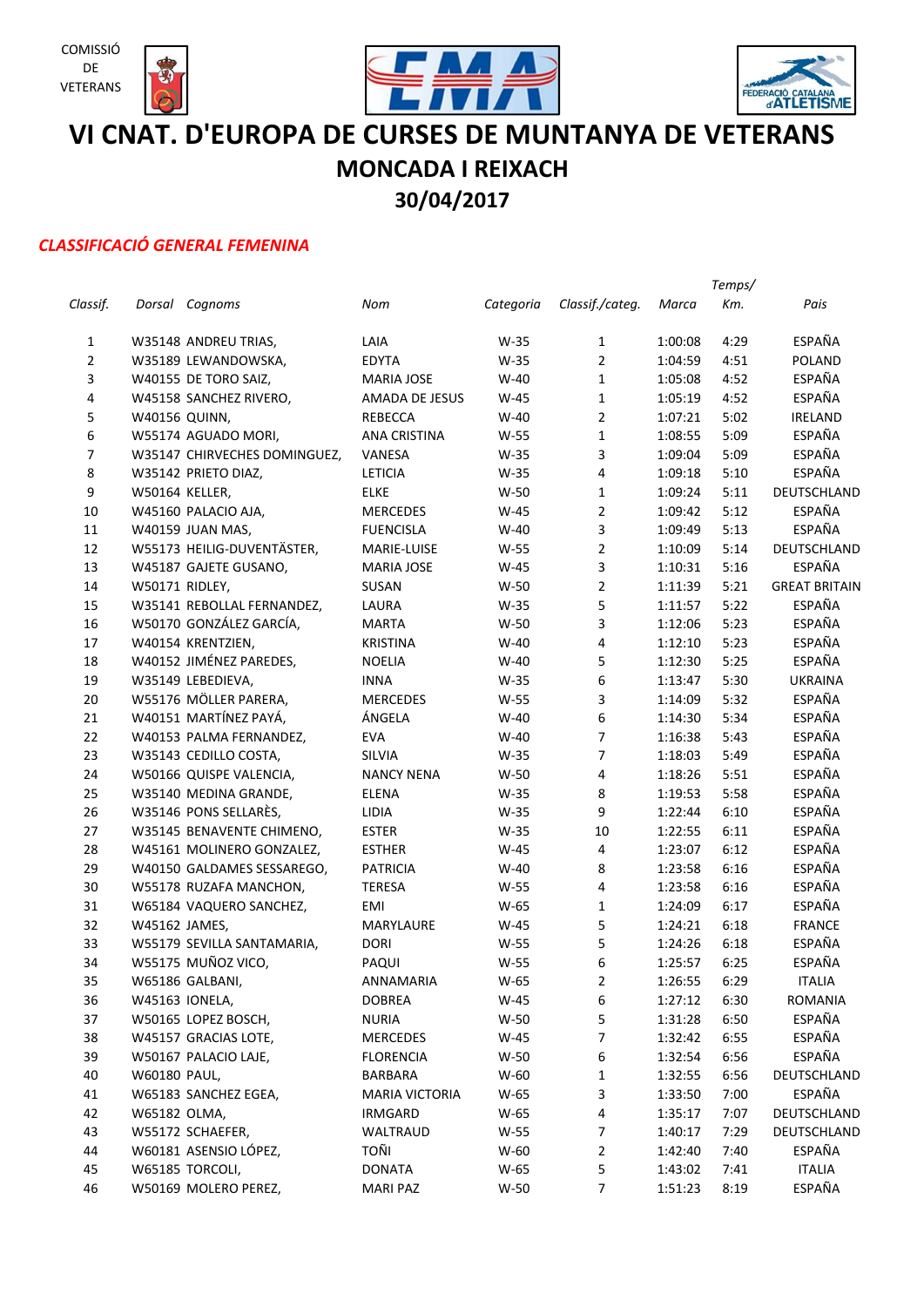







# **VI CNAT. D'EUROPA DE CURSES DE MUNTANYA DE VETERANS MONCADA I REIXACH 30/04/2017**

### *CLASSIFICACIÓ GENERAL MASCULINA*

|                |                              |                        |           |                 |         | Temps/ |                      |
|----------------|------------------------------|------------------------|-----------|-----------------|---------|--------|----------------------|
| Classif.       | Dorsal Cognoms               | Nom                    | Categoria | Classif./categ. | Marca   | Km.    | Pais                 |
| 1              | M35005 GONZÁLEZ GONZÁLEZ,    | <b>ALBERTO</b>         | $M-35$    | 1               | 0:54:11 | 4:03   | ESPAÑA               |
| $\overline{2}$ | M40024 CARDONA TORRES,       | <b>IGNACIO</b>         | $M-40$    | $\mathbf{1}$    | 0:54:25 | 4:04   | <b>ESPAÑA</b>        |
| 3              | M40030 OJEDA MONTESDEOCA,    | <b>JUAN MATIAS</b>     | $M-40$    | $\overline{2}$  | 0:54:53 | 4:06   | ESPAÑA               |
| 4              | M35018 CONROY, IAN           |                        | $M-35$    | $\overline{2}$  | 0:54:55 | 4:06   | <b>IRELAND</b>       |
| 5              | M45053 RODRIGUEZ ANTON,      | <b>JUAN JOSE</b>       | M-45      | $\mathbf{1}$    | 0:55:25 | 4:08   | <b>ESPAÑA</b>        |
| 6              | M45066 LAZA, FLORIN          | MARCEL                 | M-45      | $\overline{2}$  | 0:55:26 | 4:08   | <b>ROMANIA</b>       |
| $\overline{7}$ | M40022 RESINA SANCHEZ,       | <b>ELIAS</b>           | $M-40$    | 3               | 0:55:31 | 4:09   | <b>ESPAÑA</b>        |
| 8              | M35001 HINOJOSA MARCHAL,     | <b>JOSE LUIS</b>       | $M-35$    | 3               | 0:55:51 | 4:10   | <b>ESPAÑA</b>        |
| 9              | M40027 DOMINGO SOLES,        | <b>JAUME</b>           | M-40      | 4               | 0:56:29 | 4:13   | <b>ESPAÑA</b>        |
| $10\,$         | M40039 GODOY CARO,           | <b>ANTONIO</b>         | $M-40$    | 5               | 0:57:17 | 4:16   | <b>ESPAÑA</b>        |
| $11\,$         | M35006 KHTIRA LAZIZI,        | <b>FARID</b>           | $M-35$    | 4               | 0:57:43 | 4:18   | <b>ESPAÑA</b>        |
| 12             | M45059 RONCERO DOMINGUEZ,    | <b>FABIAN</b>          | M-45      | 3               | 0:58:18 | 4:21   | <b>ESPAÑA</b>        |
| 13             | M35019 KEHOE, JASON          |                        | $M-35$    | 5               | 0:58:55 | 4:24   | <b>IRELAND</b>       |
| 14             | M35012 ESTÉVEZ ÁLVAREZ,      | RAUL                   | $M-35$    | 6               | 0:59:10 | 4:25   | <b>ESPAÑA</b>        |
| 15             | M40034 FERRANDEZ RAMIREZ,    | SALVADOR MAR           | $M-40$    | 6               | 0:59:30 | 4:26   | <b>ESPAÑA</b>        |
| 16             | M45067 MUTIU, OVIDIU-MUGUREL |                        | $M-45$    | 4               | 0:59:37 | 4:27   | <b>ROMANIA</b>       |
| 17             | M40025 GUILLEN ZURERA,       | ALFONSO                | M-40      | $\overline{7}$  | 0:59:46 | 4:28   | <b>ESPAÑA</b>        |
| 18             | M40037 PEÑA CORTES,          | <b>VICTOR</b>          | M-40      | 8               | 1:00:00 | 4:29   | <b>ESPAÑA</b>        |
| 19             | M40021 PEREZ SANSANO,        | <b>JOSE ANTONIO</b>    | M-40      | 9               | 1:00:03 | 4:29   | ESPAÑA               |
| 20             | M40044 TAYLOR, BRENDON       |                        | M-40      | 10              | 1:00:07 | 4:29   | <b>GREAT BRITAIN</b> |
| 21             | M50079 PEREZ ALFONSO,        | PASCUAL                | M-50      | $\mathbf{1}$    | 1:00:23 | 4:30   | <b>ESPAÑA</b>        |
| 22             | M45063 GIL RODRIGUEZ,        | MIGUEL ANGEL           | $M-45$    | 5               | 1:00:29 | 4:31   | ESPAÑA               |
| 23             | M40035 RUIZ DE PEDRO,        | FERNANDO               | $M-40$    | 11              | 1:00:59 | 4:33   | ESPAÑA               |
| 24             | M45058 TORT MORENO,          | <b>MARC</b>            | $M-45$    | 6               | 1:01:33 | 4:36   | ESPAÑA               |
| 25             | M50078 REGO CADAHÍA,         | <b>JESUS</b>           | $M-50$    | $\overline{2}$  | 1:01:48 | 4:37   | ESPAÑA               |
| 26             | M35004 BLANCO SEVILLA,       | LEANDRO                | $M-35$    | $\overline{7}$  | 1:01:50 | 4:37   | ESPAÑA               |
| 27             | M50082 VILLANUEVA GONZÁLEZ,  | <b>BERNARDO</b>        | $M-50$    | 3               | 1:01:54 | 4:37   | ESPAÑA               |
| 28             | M45056 FERNÁNDEZ GARCIA,     | VÍCTOR MANUEL          | $M-45$    | $\overline{7}$  | 1:02:00 | 4:38   | ESPAÑA               |
| 29             | M35013 LÓPEZ FERNÁNDEZ,      | MIQUEL ANGEL           | $M-35$    | 8               | 1:02:05 | 4:38   | ESPAÑA               |
| 30             | M35014 GODOY ORTIZ,          | <b>MIGUEL</b>          | M-35      | 9               | 1:02:08 | 4:38   | ESPAÑA               |
| 31             | M50071 BORRAJO DEL RIO,      | FERNANDO               | M-50      | 4               | 1:02:20 | 4:39   | ESPAÑA               |
| 32             | M60115 ARAGON MUÑOZ,         | <b>FRANCISCO</b>       | M-60      | $\mathbf{1}$    | 1:02:24 | 4:39   | ESPAÑA               |
| 33             | M40036 OLIVE PI,             | LUIS                   | $M-40$    | 12              | 1:02:27 | 4:40   | <b>ESPAÑA</b>        |
| 34             | M45061 PEREZ LAGO,           | <b>JOSE IGNACIO</b>    | M-45      | 8               | 1:02:33 | 4:40   | <b>ESPAÑA</b>        |
| 35             | M40041 RAMOS RUIZ,           | <b>JOSE FRANCISCO</b>  | $M-40$    | 13              | 1:02:34 | 4:40   | ESPAÑA               |
| 36             | M45065 MIKLOS, ARTUR-IANOS   |                        | M-45      | 9               | 1:02:37 | 4:40   | <b>ROMANIA</b>       |
| 37             | M45054 MORENO GARCÍA         | <b>EDGAR FLORENCIO</b> | M-45      | 10              | 1:02:56 | 4:42   | ESPAÑA               |
| 38             | M55102 MALONEY, GERARD       |                        | M-55      | $\mathbf 1$     | 1:03:12 | 4:43   | <b>IRELAND</b>       |
| 39             | M40033 HERNÁNDEZ CARMONA,    | <b>MIGUEL</b>          | $M-40$    | 14              | 1:03:14 | 4:43   | ESPAÑA               |
| 40             | M35009 GRUESO OTALO,         | <b>ANTONIO</b>         | $M-35$    | 10              | 1:03:22 | 4:44   | ESPAÑA               |
| 41             | M35007 MORA MANZANO,         | DANIEL                 | M-35      | $11\,$          | 1:03:22 | 4:44   | ESPAÑA               |
| 42             | M45049 RAYA QUESADA,         | JUAN                   | M-45      | $11\,$          | 1:03:23 | 4:44   | ESPAÑA               |
| 43             | M35015 FARIÑA GONZALEZ,      | ALEJANDRO              | $M-35$    | 12              | 1:03:58 | 4:46   | ESPAÑA               |
| 44             | M35017 OMURCHU, BRIAN        |                        | $M-35$    | 13              | 1:04:05 | 4:47   | <b>IRELAND</b>       |
| 45             | M35010 ABAD ROMERA,          | <b>VICTOR</b>          | $M-35$    | 14              | 1:04:08 | 4:47   | ESPAÑA               |
| 46             | M45026 MILLAN MARCO,         | Salvador               | M-45      | 12              | 1:04:19 | 4:48   | ESPAÑA               |
| 47             | M45064 BERTRAND, CHRISTOPHE  |                        | M-45      | 13              | 1:04:37 | 4:49   | <b>FRANCE</b>        |
| 48             | M45060 MORENO MORA,          | ALFREDO                | M-45      | 14              | 1:04:45 | 4:50   | ESPAÑA               |
| 49             | M45048 MATUTANO GUERRERO,    | MANUEL                 | M-45      | 15              | 1:04:50 | 4:50   | ESPAÑA               |
|                |                              |                        |           |                 |         |        |                      |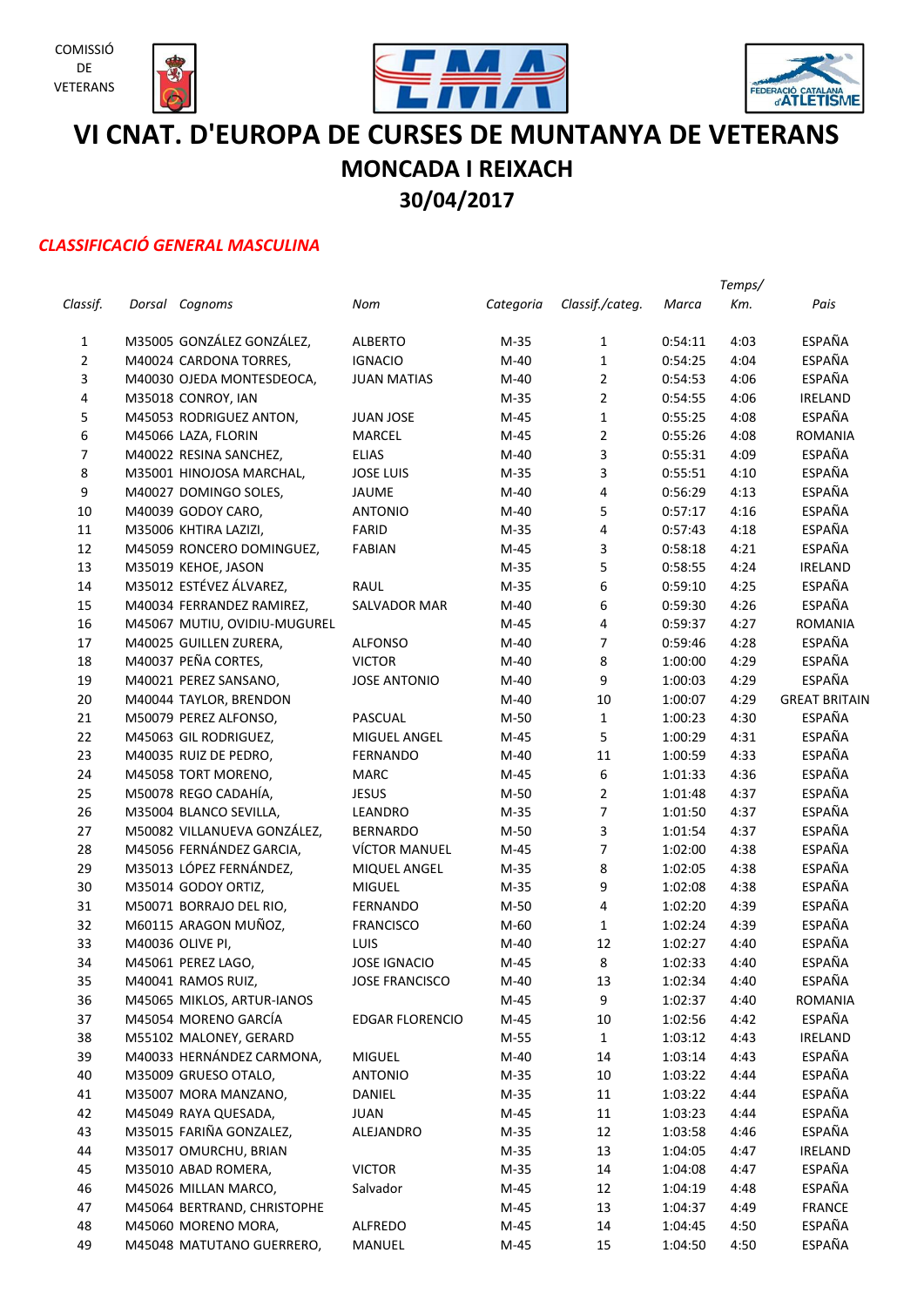| 50  | M40038 LUCAS CANTERO,       | <b>CARLOS ANDRES</b>  | $M-40$ | 15             | 1:05:07 | 4:52    | ESPAÑA               |
|-----|-----------------------------|-----------------------|--------|----------------|---------|---------|----------------------|
| 51  | M40031 ALVAREZ COLCHERO,    | JOSE                  | $M-40$ | 16             | 1:05:14 | 4:52    | ESPAÑA               |
| 52  | M55088 PARRA GRILLO,        | JOSE                  | M-55   | $\overline{2}$ | 1:05:20 | 4:53    | ESPAÑA               |
| 53  | M35003 RODRÍGUEZ OTERO,     | <b>MARIO</b>          | $M-35$ | 15             | ESPAÑA  | 1:05:25 | 4:53                 |
| 54  | M40029 PELLIN CORDOBA,      | MIGUEL ANGEL          | $M-40$ | 17             | ESPAÑA  | 1:05:37 | 4:54                 |
| 55  | M45047 ESCRIBANO MARTINEZ,  | SALVADOR              | $M-45$ | 16             | ESPAÑA  | 1:05:47 | 4:55                 |
| 56  | M55100 JEGGO,               | PAUL                  | M-55   | 3              | 1:06:14 | 4:57    | <b>GREAT BRITAIN</b> |
| 57  | M60109 MEDRANO SÁNCHEZ      | FRANCISCO JAVIER      | M-60   | $\overline{2}$ | 1:06:21 | 4:57    | ESPAÑA               |
| 58  | M55099 KELLER,              | JÜRGEN                | M-55   | $\overline{4}$ | 1:06:25 | 4:57    | <b>GERMANY</b>       |
| 59  | M40043 SCHWARZ,             | ALEXANDER J.          | $M-40$ | 18             | 1:06:28 | 4:58    | <b>GERMANY</b>       |
| 60  | M45052 FERNANDEZ RUIZ,      | <b>CESAR</b>          | M-45   | 17             | 1:06:47 | 4:59    | ESPAÑA               |
| 61  | M55089 CANALS NAVARRO,      | PEDRO                 | M-55   | 5              | 1:07:12 | 5:01    | ESPAÑA               |
| 62  | M50084 FRASER,              | IAN                   | M-50   | 5              | 1:07:28 | 5:02    | <b>GREAT BRITAIN</b> |
|     | M40023 QUINTERO FUNES,      | <b>DAVID</b>          | $M-40$ | 19             | 1:07:31 | 5:02    | ESPAÑA               |
| 63  |                             |                       |        |                |         |         | SWEDEN               |
| 64  | M40046 SELBERG, LARS        |                       | $M-40$ | 20<br>6        | 1:07:40 | 5:03    | ESPAÑA               |
| 65  | M50081 PAREJO MACHO,        | MANUEL                | $M-50$ |                | 1:07:42 | 5:03    |                      |
| 66  | M40032 SANTISTEBAN RONCERO, | <b>TONI</b>           | $M-40$ | 21             | 1:07:45 | 5:03    | ESPAÑA               |
| 67  | M55092 NIN CASAS,           | <b>JOSEP XAVIER</b>   | M-55   | 6              | 1:07:57 | 5:04    | ESPAÑA               |
| 68  | M50074 FERRANDEZ CAÑADELL,  | <b>DAVID</b>          | M-50   | $\overline{7}$ | 1:07:58 | 5:04    | ESPAÑA               |
| 69  | M55093 GALLEGO BUSTO,       | <b>ENRIQUE</b>        | $M-55$ | $\overline{7}$ | 1:08:19 | 5:06    | ESPAÑA               |
| 70  | M50076 RODRIGUEZ RODRIGUEZ, | <b>JOSE LUIS</b>      | M-50   | 8              | 1:08:29 | 5:07    | ESPAÑA               |
| 71  | M60106 REVUELTO CABALLERO,  | MANUEL                | M-60   | 3              | 1:08:36 | 5:07    | ESPAÑA               |
| 72  | M65125 GARCIA QUINTANA,     | <b>JOSE MANUEL</b>    | M-65   | $\mathbf{1}$   | 1:08:59 | 5:09    | ESPAÑA               |
| 73  | M55098 TERUEL SÁNCHEZ,      | <b>ILDEFONSO</b>      | M-55   | 8              | 1:09:04 | 5:09    | ESPAÑA               |
| 74  | M50069 LLORET SALAMERO,     | ALBERT                | M-50   | 9              | 1:09:28 | 5:11    | ESPAÑA               |
| 75  | M55086 MARCH MARCH,         | <b>JORDI</b>          | M-55   | 9              | 1:09:37 | 5:12    | ESPAÑA               |
| 76  | M40040 CABALLERO RECIO,     | ALBERT                | $M-40$ | 22             | 1:09:38 | 5:12    | ESPAÑA               |
| 77  | M50075 PLANELLES CUEVAS,    | <b>JOSÉ RAMON</b>     | M-50   | 10             | 1:09:41 | 5:12    | ESPAÑA               |
| 78  | M45057 GIL GIL,             | <b>JOSEP</b>          | $M-45$ | 18             | 1:10:04 | 5:14    | ESPAÑA               |
| 79  | M65121 VOGLER,              | REINHART              | M-65   | $\overline{2}$ | 1:10:20 | 5:15    | DEUTSCHLAND          |
| 80  | M40045 VAN DE VOORT,        | <b>DOLF</b>           | $M-40$ | 23             | 1:10:21 | 5:15    | PAISOS BAIXOS        |
| 81  | M60108 DIEZ GUTIERREZ,      | ÁLVARO                | M-60   | $\overline{4}$ | 1:10:29 | 5:16    | ESPAÑA               |
| 82  | M65122 LOPEZ MERINO,        | <b>JAVIER</b>         | M-65   | 3              | 1:10:45 | 5:17    | ESPAÑA               |
| 83  | M45050 ABAD ROMERA,         | PEDRO                 | M-45   | 19             | 1:10:56 | 5:18    | ESPAÑA               |
| 84  | M60116 LÓPEZ BOCANEGRA,     | ANGEL                 | M-60   | 5              | 1:11:35 | 5:21    | ESPAÑA               |
| 85  | M60112 ROMERO PERAL, DEL    | MANOLO                | M-60   | 6              | 1:11:52 | 5:22    | ESPAÑA               |
| 86  | M50077 SALAS PALLICER,      | TONI                  | M-50   | 11             | 1:12:00 | 5:22    | ESPAÑA               |
| 87  | M55091 MARTOS CASTRO,       | <b>JUAN RAMON</b>     | $M-55$ | 10             | 1:12:11 | 5:23    | ESPAÑA               |
| 88  | M55188 THUNBERG,            | <b>STEN</b>           | M-55   | 11             | 1:13:03 | 5:27    | SWEDEN               |
| 89  | M60113 GUTIERREZ GOMEZ,     | <b>VICTORIANO</b>     | M-60   | 7              | 1:13:35 | 5:29    | ESPAÑA               |
| 90  | M65126 TAYLOR,              | <b>KENNETH</b>        | M-65   | 4              | 1:13:51 | 5:31    | <b>GREAT BRITAIN</b> |
|     |                             |                       |        |                | 1:14:01 |         | ESPAÑA               |
| 91  | M60110 GARCIA RAMOS,        | <b>ANTONIO</b>        | M-60   | 8              | 1:14:14 | 5:31    | <b>GREAT BRITAIN</b> |
| 92  | M50083 GALLAGHER,           | SAUL                  | $M-50$ | 12             |         | 5:32    |                      |
| 93  | M50072 ENTRENA MAZUECOS,    | MANUEL                | $M-50$ | 13             | 1:14:21 | 5:33    | ESPAÑA               |
| 94  | M60105 TORRES MORA,         | <b>ANTONI</b>         | M-60   | 9              | 1:14:32 | 5:34    | ESPAÑA               |
| 95  | M50080 AGUILANIEDO GONELL,  | <b>JORDI</b>          | $M-50$ | 14             | 1:14:43 | 5:35    | ESPAÑA               |
| 96  | M35008 PAREJO MUÑOZ,        | <b>CARLOS ANTONIO</b> | $M-35$ | 16             | 1:14:54 | 5:35    | ESPAÑA               |
| 97  | M60111 NAVARRO BONILLA,     | MIGUEL ANGEL          | M-60   | 10             | 1:15:56 | 5:40    | ESPAÑA               |
| 98  | M45055 HERNÁNDEZ CALERO,    | <b>JOSÉ LUIS</b>      | $M-45$ | 20             | 1:15:57 | 5:40    | ESPAÑA               |
| 99  | M60114 GONZALEZ MOLINA,     | <b>JUAN CARLOS</b>    | M-60   | 11             | 1:17:02 | 5:45    | ESPAÑA               |
| 100 | M50028 SANCHEZ PEREZ,       | JOSE                  | M-50   | 15             | 1:17:07 | 5:45    | ESPAÑA               |
| 101 | M70134 MOHEDANO RODRIGUEZ,  | <b>ANTONIO</b>        | M-70   | $\mathbf{1}$   | 1:17:09 | 5:45    | ESPAÑA               |
| 102 | M60107 LOPEZ SIVERIO,       | LORENZO               | M-60   | 12             | 1:17:50 | 5:49    | ESPAÑA               |
| 103 | M65124 MARTÍNEZ RIBERAS,    | AGUSTÍN               | M-65   | 5              | 1:18:00 | 5:49    | ESPAÑA               |
| 104 | M65127 STEVE,               | <b>HERINGTON</b>      | M-65   | 6              | 1:19:44 | 5:57    | GREAT                |
| 105 | M55096 PAREJO MACHO,        | <b>JOAQUIN</b>        | M-55   | 12             | 1:20:19 | 6:00    | ESPAÑA               |
| 106 | M50073 MARTINEZ RUBIO,      | MANUEL                | $M-50$ | 16             | 1:20:44 | 6:01    | ESPAÑA               |
| 107 | M70136 FAISCA,              | MANUEL                | M-70   | $\overline{2}$ | 1:21:06 | 6:03    | PORTUGAL             |
| 108 | M55104 JOHANSSON,           | <b>ULF</b>            | M-55   | 13             | 1:22:13 | 6:08    | SWEDEN               |
| 109 | M45068 DRILEA,              | GABRIEL               | M-45   | 21             | 1:22:52 | 6:11    | ROMÂNIA              |
| 110 | M75139 VALLEJO PRIETO,      | <b>EUFEMIO</b>        | M-75   | $\mathbf{1}$   | 1:22:55 | 6:11    | ESPAÑA               |
| 111 | M55094 HERNANDEZ TARDIO,    | JAUME                 | M-55   | 14             | 1:23:01 | 6:12    | ESPAÑA               |
| 112 | M35002 CORTES GIL,          | <b>JOAQUIN</b>        | $M-35$ | 17             | 1:23:59 | 6:16    | ESPAÑA               |
| 113 | M75137 GEROLD,              | SEIFFERT              | M-75   | $\overline{2}$ | 1:24:57 | 6:20    | DEUTSCHLAND          |
| 114 | M55101 AGROS,               | ODYSSEAS              | M-55   | 15             | 1:25:03 | 6:21    | <b>GREECE</b>        |
|     |                             |                       |        |                |         |         |                      |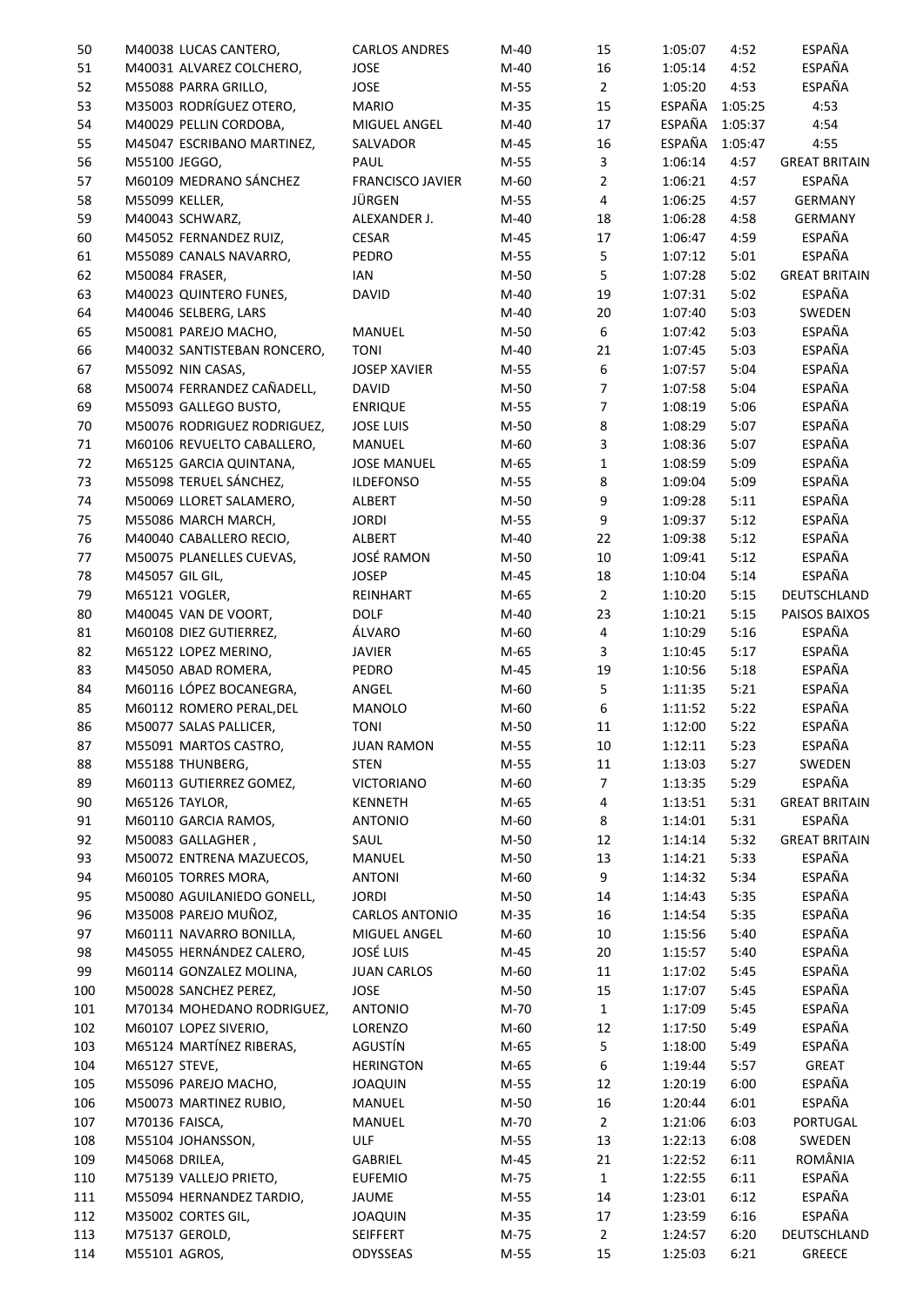| 115 | M70132 ARIAS DE LA CRUZ | JOSÉ ANTONIO            | $M-70$ | 3  | 1:25:07 | 6:21 | ESPAÑA         |
|-----|-------------------------|-------------------------|--------|----|---------|------|----------------|
| 116 | M60119 BENCHEA-JOCA,    | <b>MARTIN</b>           | $M-60$ | 13 | 1:25:33 | 6:23 | <b>ROMANIA</b> |
| 117 | M55090 DÍAZ PLATA,      | <b>FRANCISCO</b>        | M-55   | 16 | 1:26:22 | 6:27 | ESPAÑA         |
| 118 | M65123 ORTEGA MEDINA,   | <b>DOMINGO</b>          | M-65   |    | 1:30:38 | 6:46 | ESPAÑA         |
| 119 | M65130 COVACIU,         | <b>AUGUSTIN</b>         | M-65   | 8  | 1:33:11 | 6:57 | <b>ROMANIA</b> |
| 120 | M70135 MUNICIO GARCIA,  | NICOLAU                 | $M-70$ | 4  | 1:36:22 | 7:11 | ESPAÑA         |
| 121 | M55103 BRANISTEANU,     | <b>GABRIEL</b>          | M-55   | 17 | 1:39:07 | 7:24 | <b>ROMANIA</b> |
| 122 | M60120 ROSETNIC,        | VALERIU                 | $M-60$ | 14 | 1:41:43 | 7:35 | ROMÂNIA        |
| 123 | M65129 CERETTI,         | <b>FRANCESCO</b>        | M-65   | 9  | 1:43:02 | 7:41 | <b>ITALIA</b>  |
| 124 | M75138 CERPA BAUTE,     | <b>JUSTO</b>            | M-75   | 3  | 1:47:27 | 8:01 | ESPAÑA         |
| 125 | M70133 MARTINEZ RUBIO,  | <b>JUAN</b>             | M-70   | 5  | 1:52:09 | 8:22 | ESPAÑA         |
| 126 | M55087 GARCIA GARCIA,   | <b>FRANCISCO JAVIER</b> | M-55   | 18 | 2:02:14 | 9:07 | ESPAÑA         |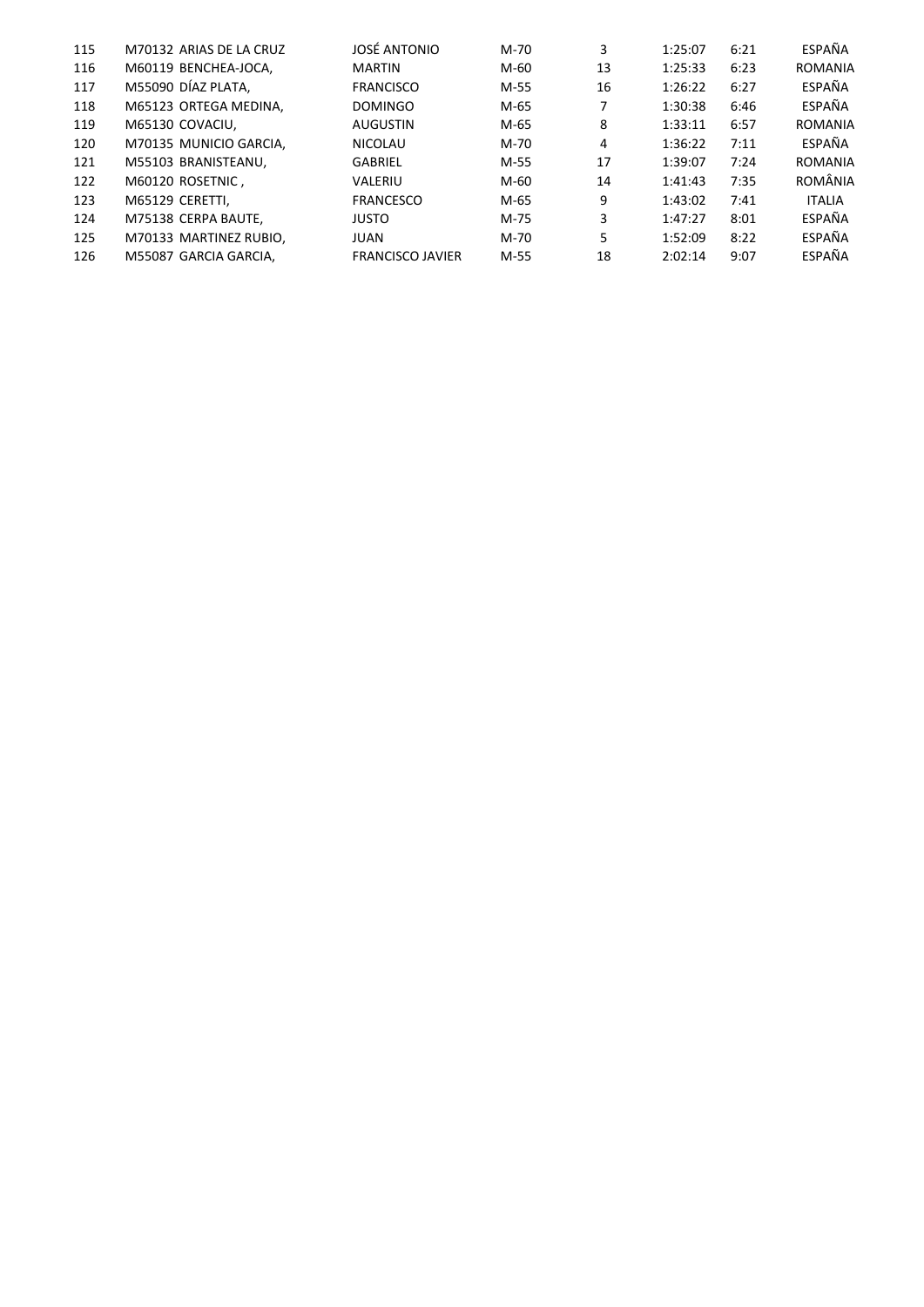







## **VI CNAT. D'EUROPA DE CURSES DE MUNTANYA DE VETERANS**

## **MONCADA I REIXACH**

**30/04/2017**

*CATEGORIA FEMENINA*

|        | Classif.       | Lloc<br>d'Arribada | Dorsal | Cognoms                             | Nom            | Categoria | Marca   | Temps/<br>Km. | Pais           |
|--------|----------------|--------------------|--------|-------------------------------------|----------------|-----------|---------|---------------|----------------|
| $W-35$ |                |                    |        |                                     |                |           |         |               |                |
|        | $\mathbf{1}$   | $\mathbf{1}$       |        | <b>W35148 ANDREU TRIAS,</b>         | <b>LAIA</b>    | $W-35$    | 1:00:08 | 4:29          | <b>ESPAÑA</b>  |
|        | $\overline{2}$ | $\mathbf{2}$       |        | W35189 LEWANDOWSKA,                 | <b>EDYTA</b>   | $W-35$    | 1:04:59 | 4:51          | <b>POLAND</b>  |
|        | 3              |                    |        | <b>W35147 CHIRVECHES DOMINGUEZ,</b> | <b>VANESA</b>  | $W-35$    | 1:09:04 | 5:09          | <b>ESPAÑA</b>  |
|        | 4              | 8                  | W35142 | PRIETO DIAZ.                        | <b>LETICIA</b> | $W-35$    | 1:09:18 | 5:10          | ESPAÑA         |
|        | 5              | 15                 | W35141 | REBOLLAL FERNANDEZ.                 | LAURA          | $W-35$    | 1:11:57 | 5:22          | ESPAÑA         |
|        | 6              | 19                 | W35149 | LEBEDIEVA.                          | <b>INNA</b>    | $W-35$    | 1:13:47 | 5:30          | <b>UKRAINA</b> |
|        | 7              | 23                 | W35143 | CEDILLO COSTA,                      | SILVIA         | $W-35$    | 1:18:03 | 5:49          | ESPAÑA         |
|        | 8              | 25                 | W35140 | <b>MEDINA GRANDE.</b>               | <b>ELENA</b>   | $W-35$    | 1:19:53 | 5:58          | ESPAÑA         |
|        | 9              | 26                 | W35146 | PONS SELLARES.                      | LIDIA          | $W-35$    | 1:22:44 | 6:10          | ESPAÑA         |
|        | 10             | 27                 | W35145 | BENAVENTE CHIMENO,                  | <b>ESTER</b>   | $W-35$    | 1:22:55 | 6:11          | ESPAÑA         |

#### **W-40**

|   |    |                      | <b>W40155 DE TORO SAIZ,</b> | <b>MARIA JOSE</b> | $W-40$ | $1:05:08$ 4:52 |      | <b>ESPAÑA</b>  |
|---|----|----------------------|-----------------------------|-------------------|--------|----------------|------|----------------|
|   |    | <b>W40156 QUINN,</b> |                             | <b>REBECCA</b>    | $W-40$ | 1:07:21        | 5:02 | <b>IRELAND</b> |
|   | 11 |                      | <b>W40159 JUAN MAS,</b>     | <b>FUENCISLA</b>  | $W-40$ | 1:09:49        | 5:13 | <b>ESPAÑA</b>  |
|   | 17 | W40154               | KRENTZIEN.                  | KRISTINA          | $W-40$ | 1:12:10        | 5:23 | ESPAÑA         |
|   | 18 | W40152               | JIMENEZ PAREDES.            | <b>NOELIA</b>     | $W-40$ | 1:12:30        | 5:25 | ESPAÑA         |
| 6 | 21 | W40151               | MARTINEZ PAYA,              | ÁNGELA            | $W-40$ | 1:14:30        | 5:34 | ESPAÑA         |
|   | 22 | W40153               | PALMA FERNANDEZ.            | <b>EVA</b>        | $W-40$ | 1:16:38        | 5:43 | ESPAÑA         |
| 8 | 29 | W40150               | GALDAMES SESSAREGO,         | <b>PATRICIA</b>   | $W-40$ | 1:23:58        | 6:16 | ESPAÑA         |

**W-45**

|   |    |        | <b>W45158 SANCHEZ RIVERO,</b> | <b>AMADA DE JESUS</b> |        | W-45 1:05:19 4:52 |      | <b>ESPAÑA</b>  |
|---|----|--------|-------------------------------|-----------------------|--------|-------------------|------|----------------|
|   | 10 |        | W45160 PALACIO AJA,           | <b>MERCEDES</b>       | $W-45$ | $1:09:42$ 5:12    |      | <b>ESPAÑA</b>  |
|   | 13 |        | <b>W45187 GAJETE GUSANO.</b>  | <b>MARIA JOSE</b>     | $W-45$ | 1:10:31           | 5:16 | <b>ESPAÑA</b>  |
|   | 28 | W45161 | MOLINERO GONZALEZ.            | <b>ESTHER</b>         | $W-45$ | 1:23:07           | 6:12 | ESPAÑA         |
|   | 32 | W45162 | JAMES.                        | MARYLAURE             | $W-45$ | 1:24:21           | 6:18 | <b>FRANCE</b>  |
| ь | 36 | W45163 | IONELA.                       | <b>DOBREA</b>         | $W-45$ | 1:27:12           | 6:30 | <b>ROMANIA</b> |
|   | 38 | W45157 | <b>GRACIAS LOTE.</b>          | <b>MERCEDES</b>       | $W-45$ | 1:32:42           | 6:55 | ESPAÑA         |

**W-50**

|   | 9  |        | W50164 KELLER.          | <b>ELKE</b>       |        |         |      | W-50 1:09:24 5:11 DEUTSCHLAND |
|---|----|--------|-------------------------|-------------------|--------|---------|------|-------------------------------|
|   | 14 |        | <b>W50171 RIDLEY,</b>   | <b>SUSAN</b>      | $W-50$ | 1:11:39 | 5:21 | <b>GREAT BRITAIN</b>          |
|   | 16 |        | W50170 GONZALEZ GARCIA. | <b>MARTA</b>      | $W-50$ | 1:12:06 | 5:23 | <b>ESPAÑA</b>                 |
| 4 | 24 | W50166 | QUISPE VALENCIA.        | <b>NANCY NENA</b> | $W-50$ | 1:18:26 | 5:51 | ESPAÑA                        |
|   | 37 | W50165 | LOPEZ BOSCH,            | <b>NURIA</b>      | $W-50$ | 1:31:28 | 6:50 | ESPAÑA                        |
| ь | 39 | W50167 | PALACIO LAJE.           | <b>FLORENCIA</b>  | $W-50$ | 1:32:54 | 6:56 | <b>ESPAÑA</b>                 |
|   | 46 | W50169 | <b>MOLERO PEREZ.</b>    | <b>MARI PAZ</b>   | $W-50$ | 1:51:23 | 8:19 | ESPAÑA                        |

**W-55**

| 1 | 6  |        | <b>W55174 AGUADO MORI,</b> | <b>ANA CRISTINA</b> |        | W-55 1:08:55 5:09 |      | <b>ESPAÑA</b>      |
|---|----|--------|----------------------------|---------------------|--------|-------------------|------|--------------------|
|   | 12 |        | W55173 HEILIG-DUVENTÄSTER, | <b>MARIE-LUISE</b>  | $W-55$ | 1:10:09           | 5:14 | <b>DEUTSCHLAND</b> |
|   | 20 |        | W55176 MÖLLER PARERA,      | <b>MERCEDES</b>     | $W-55$ | 1:14:09           | 5:32 | <b>ESPAÑA</b>      |
| 4 | 30 | W55178 | RUZAFA MANCHON.            | TERESA              | W-55   | 1:23:58           | 6:16 | ESPAÑA             |
|   | 33 | W55179 | SEVILLA SANTAMARIA,        | <b>DORI</b>         | W-55   | 1:24:26           | 6:18 | ESPAÑA             |
| 6 | 34 | W55175 | MUÑOZ VICO,                | PAQUI               | $W-55$ | 1:25:57           | 6:25 | <b>ESPAÑA</b>      |
|   | 43 | W55172 | SCHAEFER,                  | WALTRAUD            | W-55   | 1:40:17           | 7:29 | DEUTSCHLAND        |

**W-60**

|    | 40 W60180 PAUL,              | <b>BARBARA</b> |  | <b>W-60 1:32:55 6:56 DEUTSCHLAND</b> |
|----|------------------------------|----------------|--|--------------------------------------|
| 44 | <b>W60181 ASENSIO LOPEZ.</b> | TOÑI           |  | W-60 1:42:40 7:40 ESPAÑA             |

**W-65**

|   | 31  |        | <b>W65184 VAQUERO SANCHEZ,</b> | <b>EMI</b>            | $W-65$ | $1:24:09$ 6:17 |      | <b>ESPAÑA</b> |
|---|-----|--------|--------------------------------|-----------------------|--------|----------------|------|---------------|
|   | 35  |        | W65186 GALBANI,                | <b>ANNAMARIA</b>      | W-65   | 1:26:55 6:29   |      | <b>ITALIA</b> |
|   | 41. |        | W65183 SANCHEZ EGEA.           | <b>MARIA VICTORIA</b> | $W-65$ | 1:33:50        | 7:00 | <b>ESPAÑA</b> |
| 4 | 42  | W65182 | OLMA.                          | IRMGARD               | $W-65$ | 1:35:17        | 7:07 | DEUTSCHLAND   |
|   | 45  | W65185 | TORCOLI.                       | <b>DONATA</b>         | $W-65$ | 1:43:02        | 7:41 | <b>ITALIA</b> |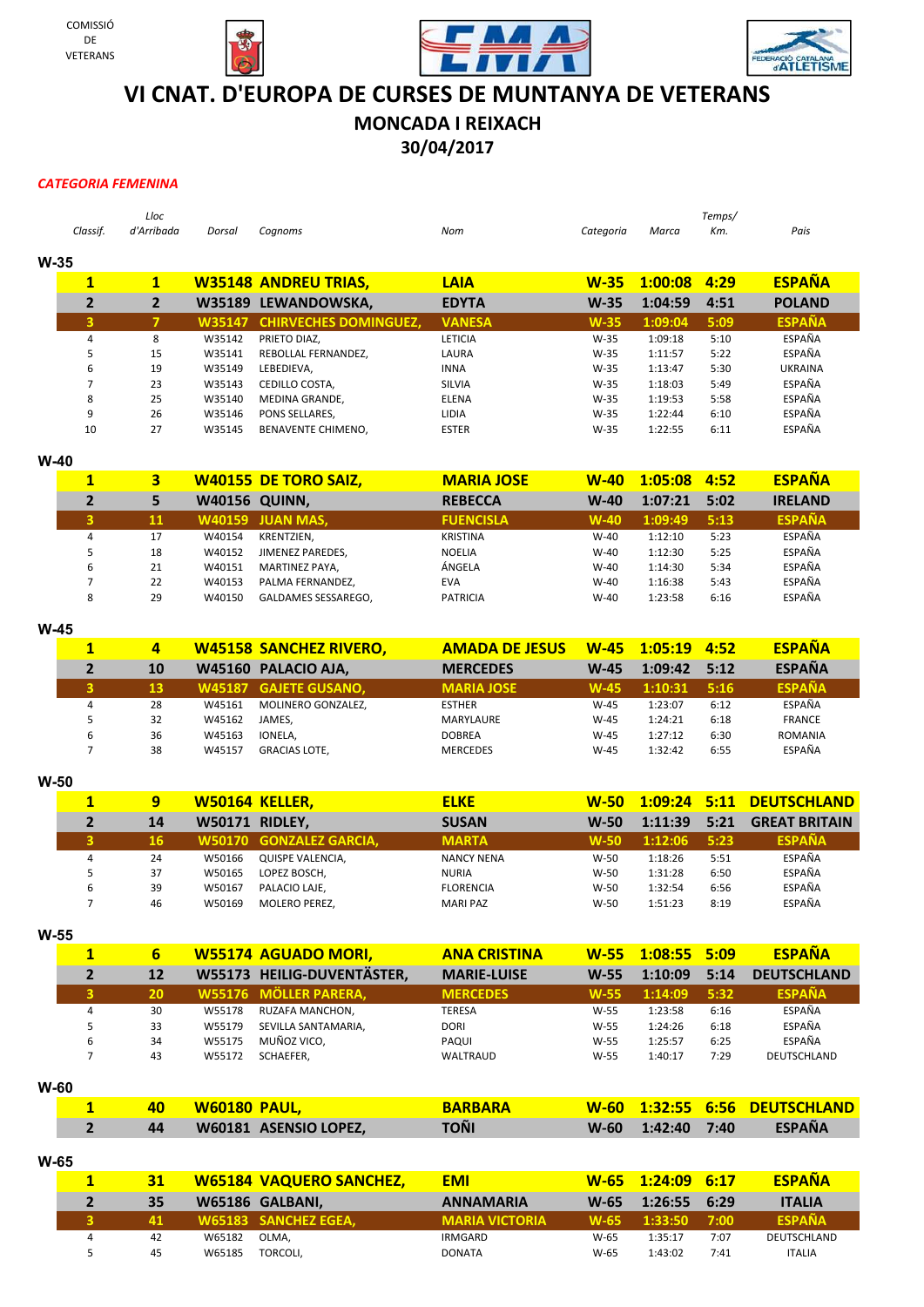







# **VI CNAT. D'EUROPA DE CURSES DE MUNTANYA DE VETERANS**

**MONCADA I REIXACH**

**30/04/2017**

#### *CATEGORIA MASCULINA*

|                         | Lloc       |        |                                  |                       |           |         | Temps/  |                |
|-------------------------|------------|--------|----------------------------------|-----------------------|-----------|---------|---------|----------------|
| Classif.                | d'Arribada | Dorsal | Cognoms                          | Nom                   | Categoria | Marca   | Km.     | Pais           |
| M-35                    |            |        |                                  |                       |           |         |         |                |
| $\overline{\mathbf{1}}$ | 1          |        | <b>M35005 GONZALEZ GONZALEZ,</b> | <b>ALBERTO</b>        | $M-35$    | 0:54:11 | 4:03    | <b>ESPAÑA</b>  |
| $\overline{2}$          | 4          | M35018 | <b>CONROY,</b>                   | <b>IAN</b>            | $M-35$    | 0:54:55 | 4:06    | <b>IRELAND</b> |
| 3                       | 8          | M35001 | <b>HINOJOSA MARCHAL,</b>         | <b>JOSE LUIS</b>      | $M-35$    | 0:55:51 | 4:10    | <b>ESPAÑA</b>  |
| 4                       | 11         | M35006 | KHTIRA LAZIZI,                   | FARID                 | $M-35$    | 0:57:43 | 4:18    | ESPAÑA         |
| 5                       | 13         | M35019 | KEHOE,                           | <b>JASON</b>          | $M-35$    | 0:58:55 | 4:24    | <b>IRELAND</b> |
| 6                       | 14         | M35012 | ESTEVEZ ALVAREZ,                 | RAUL                  | $M-35$    | 0:59:10 | 4:25    | ESPAÑA         |
| $\overline{7}$          | 26         | M35004 | <b>BLANCO SEVILLA,</b>           | LEANDRO               | $M-35$    | 1:01:50 | 4:37    | ESPAÑA         |
| 8                       | 29         | M35013 | LOPEZ FERNANDEZ,                 | MIQUEL ANGEL          | M-35      | 1:02:05 | 4:38    | ESPAÑA         |
| 9                       | 30         | M35014 | GODOY ORTIZ,                     | <b>MIGUEL</b>         | M-35      | 1:02:08 | 4:38    | ESPAÑA         |
| 10                      | 40         | M35009 | GRUESO OTALO,                    | <b>ANTONIO</b>        | $M-35$    | 1:03:22 | 4:44    | ESPAÑA         |
| 11                      | 41         | M35007 | MORA MANZANO,                    | DANIEL                | $M-35$    | 1:03:22 | 4:44    | ESPAÑA         |
| 12                      | 43         | M35015 | FARIÑA GONZALEZ,                 | ALEJANDRO             | $M-35$    | 1:03:58 | 4:46    | ESPAÑA         |
| 13                      | 44         | M35017 | OMURCHU,                         | <b>BRIAN</b>          | $M-35$    | 1:04:05 | 4:47    | <b>IRELAND</b> |
| 14                      | 45         | M35010 | ABAD ROMERA,                     | <b>VICTOR</b>         | $M-35$    | 1:04:08 | 4:47    | ESPAÑA         |
| 15                      | 96         | M35008 | PAREJO MUÑOZ,                    | <b>CARLOS ANTONIO</b> | $M-35$    | 1:14:54 | 5:35    | ESPAÑA         |
| 16                      | 112        | M35002 | CORTES GIL,                      | <b>JOAQUIN</b>        | $M-35$    | 1:23:59 | 6:16    | ESPAÑA         |
| 17                      | 53         | M35003 | RODRIGUEZ OTERO,                 | <b>MARIO</b>          | $M-35$    | ESPAÑA  | 1:05:25 | 4:53           |
| $M-40$                  |            |        |                                  |                       |           |         |         |                |

| $\mathbf{1}$   | $\overline{2}$ |        | <b>M40024 CARDONA TORRES,</b> | <b>IGNACIO</b>        | $M-40$ | 0:54:25 | 4:04    | <b>ESPAÑA</b>        |
|----------------|----------------|--------|-------------------------------|-----------------------|--------|---------|---------|----------------------|
| $\overline{2}$ | 3              |        | M40030 OJEDA MONTESDEOCA,     | <b>JUAN MATIAS</b>    | $M-40$ | 0:54:53 | 4:06    | <b>ESPAÑA</b>        |
| 3              | 7              | M40022 | <b>RESINA SANCHEZ,</b>        | <b>ELIAS</b>          | $M-40$ | 0:55:31 | 4:09    | <b>ESPAÑA</b>        |
| 4              | 9              | M40027 | DOMINGO SOLES,                | JAUME                 | $M-40$ | 0:56:29 | 4:13    | ESPAÑA               |
| 5              | 10             | M40039 | GODOY CARO,                   | <b>ANTONIO</b>        | $M-40$ | 0:57:17 | 4:16    | ESPAÑA               |
| 6              | 15             | M40034 | FERRANDEZ RAMIREZ.            | <b>SALVADOR MAR</b>   | $M-40$ | 0:59:30 | 4:26    | ESPAÑA               |
|                | 17             | M40025 | GUILLEN ZURERA,               | <b>ALFONSO</b>        | $M-40$ | 0:59:46 | 4:28    | ESPAÑA               |
| 8              | 18             | M40037 | PEÑA CORTES,                  | <b>VICTOR</b>         | $M-40$ | 1:00:00 | 4:29    | ESPAÑA               |
| 9              | 19             | M40021 | PEREZ SANSANO,                | <b>JOSE ANTONIO</b>   | $M-40$ | 1:00:03 | 4:29    | ESPAÑA               |
| 10             | 20             | M40044 | TAYLOR,                       | <b>BRENDON</b>        | $M-40$ | 1:00:07 | 4:29    | <b>GREAT BRITAIN</b> |
| 11             | 23             | M40035 | RUIZ DE PEDRO,                | FERNANDO              | $M-40$ | 1:00:59 | 4:33    | ESPAÑA               |
| 12             | 33             | M40036 | OLIVE PI,                     | <b>LUIS</b>           | $M-40$ | 1:02:27 | 4:40    | ESPAÑA               |
| 13             | 35             | M40041 | RAMOS RUIZ,                   | <b>JOSE FRANCISCO</b> | $M-40$ | 1:02:34 | 4:40    | ESPAÑA               |
| 14             | 39             | M40033 | HERNANDEZ CARMONA,            | <b>MIGUEL</b>         | $M-40$ | 1:03:14 | 4:43    | ESPAÑA               |
| 15             | 50             | M40038 | LUCAS CANTERO,                | <b>CARLOS ANDRES</b>  | $M-40$ | 1:05:07 | 4:52    | ESPAÑA               |
| 16             | 51             | M40031 | ALVAREZ COLCHERO,             | <b>JOSE</b>           | $M-40$ | 1:05:14 | 4:52    | ESPAÑA               |
| 17             | 59             | M40043 | SCHWARZ,                      | ALEXANDER J.          | $M-40$ | 1:06:28 | 4:58    | <b>GERMANY</b>       |
| 18             | 63             | M40023 | <b>QUINTERO FUNES,</b>        | <b>DAVID</b>          | $M-40$ | 1:07:31 | 5:02    | ESPAÑA               |
| 19             | 64             | M40046 | SELBERG,                      | LARS                  | $M-40$ | 1:07:40 | 5:03    | SWEDEN               |
| 20             | 66             | M40032 | SANTISTEBAN RONCERO,          | <b>TONI</b>           | $M-40$ | 1:07:45 | 5:03    | ESPAÑA               |
| 21             | 76             | M40040 | CABALLERO RECIO,              | ALBERT                | $M-40$ | 1:09:38 | 5:12    | ESPAÑA               |
| 22             | 80             | M40045 | VAN DE VOORT,                 | <b>DOLF</b>           | $M-40$ | 1:10:21 | 5:15    | PAISOS BAIXOS        |
| 23             | 54             | M40029 | PELLIN CORDOBA,               | MIGUEL ANGEL          | M-40   | ESPAÑA  | 1:05:37 | 4:54                 |

**M-45**

| $\mathbf{1}$   | 5                 |        | <b>M45053 RODRIGUEZ ANTON,</b> | <b>JUAN JOSE</b>       | $M-45$ | 0:55:25 | 4:08 | <b>ESPAÑA</b>  |
|----------------|-------------------|--------|--------------------------------|------------------------|--------|---------|------|----------------|
| $\overline{2}$ | 6                 |        | M45066 LAZA, FLORIN            | <b>MARCEL</b>          | $M-45$ | 0:55:26 | 4:08 | <b>ROMANIA</b> |
| 3              | $12 \overline{ }$ | M45059 | <b>RONCERO DOMINGUEZ,</b>      | <b>FABIAN</b>          | $M-45$ | 0:58:18 | 4:21 | <b>ESPAÑA</b>  |
| 4              | 16                | M45067 | MUTIU,                         | <b>OVIDIU-MUGUREL</b>  | M-45   | 0:59:37 | 4:27 | <b>ROMANIA</b> |
| 5              | 22                | M45063 | GIL RODRIGUEZ,                 | MIGUEL ANGEL           | M-45   | 1:00:29 | 4:31 | ESPAÑA         |
| 6              | 24                | M45058 | TORT MORENO,                   | MARC                   | M-45   | 1:01:33 | 4:36 | ESPAÑA         |
| 7              | 28                | M45056 | FERNANDEZ GARCIA,              | <b>VÍCTOR MANUEL</b>   | M-45   | 1:02:00 | 4:38 | ESPAÑA         |
| 8              | 34                | M45061 | PEREZ LAGO,                    | <b>JOSE IGNACIO</b>    | M-45   | 1:02:33 | 4:40 | ESPAÑA         |
| 9              | 36                | M45065 | MIKLOS,                        | <b>ARTUR-IANOS</b>     | M-45   | 1:02:37 | 4:40 | <b>ROMANIA</b> |
| 10             | 37                | M45054 | <b>MORENO GARCIA</b>           | <b>EDGAR FLORENCIO</b> | M-45   | 1:02:56 | 4:42 | ESPAÑA         |
| 11             | 42                | M45049 | RAYA QUESADA,                  | <b>JUAN</b>            | M-45   | 1:03:23 | 4:44 | ESPAÑA         |
| 12             | 46                | M45026 | MILLAN MARCO,                  | Salvador               | M-45   | 1:04:19 | 4:48 | ESPAÑA         |
| 13             | 47                | M45064 | BERTRAND,                      | <b>CHRISTOPHE</b>      | M-45   | 1:04:37 | 4:49 | <b>FRANCE</b>  |
| 14             | 48                | M45060 | MORENO MORA,                   | ALFREDO                | M-45   | 1:04:45 | 4:50 | ESPAÑA         |
| 15             | 49                | M45048 | MATUTANO GUERRERO,             | <b>MANUEL</b>          | M-45   | 1:04:50 | 4:50 | ESPAÑA         |
| 16             | 55                | M45047 | <b>ESCRIBANO MARTINEZ,</b>     | SALVADOR               | M-45   | 1:05:47 | 4:55 | ESPAÑA         |
| 17             | 60                | M45052 | FERNANDEZ RUIZ,                | <b>CESAR</b>           | M-45   | 1:06:47 | 4:59 | ESPAÑA         |
| 18             | 78                | M45057 | GIL GIL,                       | <b>JOSEP</b>           | M-45   | 1:10:04 | 5:14 | ESPAÑA         |
| 19             | 83                | M45050 | ABAD ROMERA,                   | <b>PEDRO</b>           | M-45   | 1:10:56 | 5:18 | ESPAÑA         |
| 20             | 98                | M45055 | HERNANDEZ CALERO,              | <b>JOSÉ LUIS</b>       | M-45   | 1:15:57 | 5:40 | ESPAÑA         |
| 21             | 109               | M45068 | DRILEA,                        | GABRIEL                | M-45   | 1:22:52 | 6:11 | ROMÂNIA        |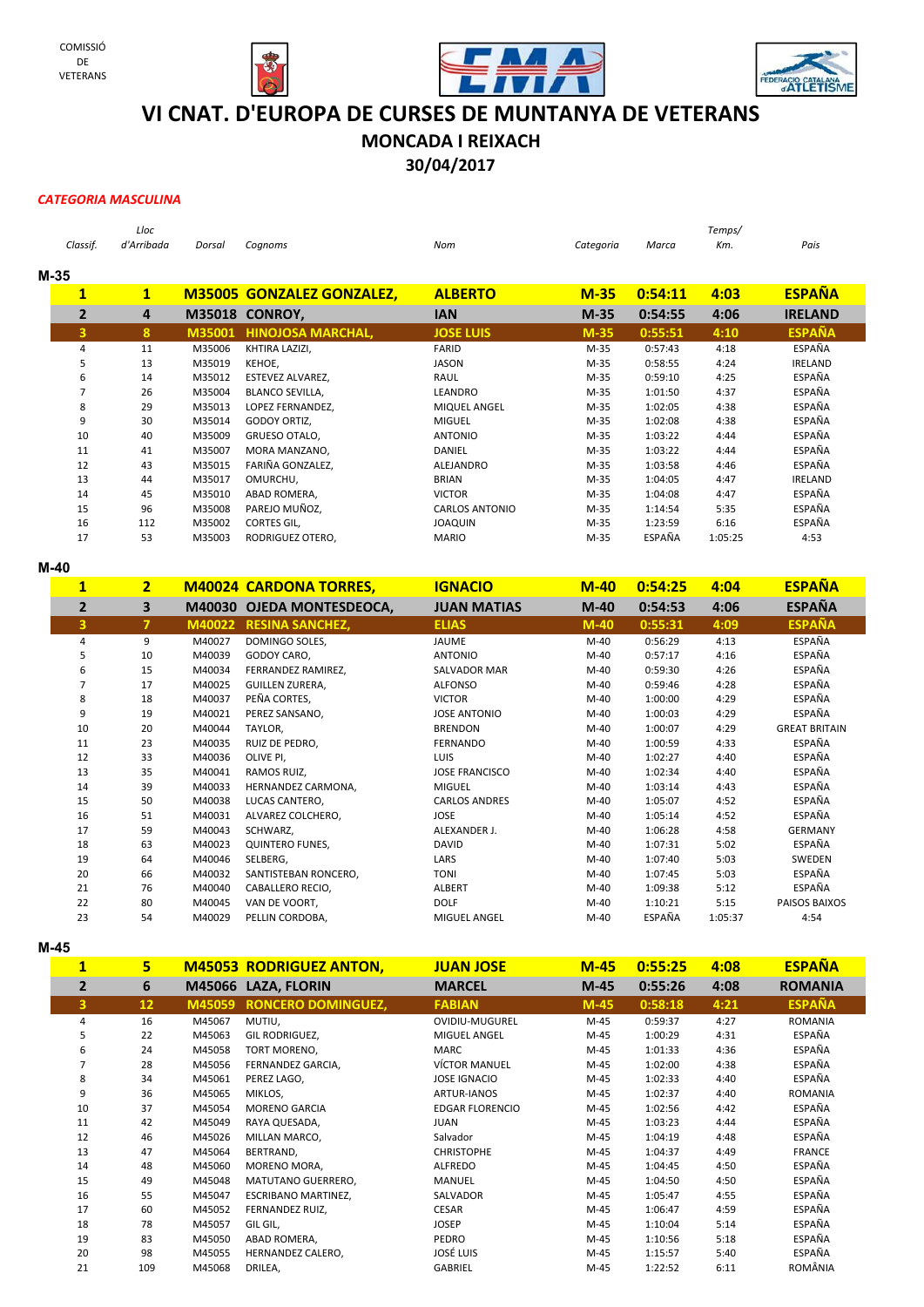| M-50                    |     |        |                                    |                  |        |         |      |                      |  |
|-------------------------|-----|--------|------------------------------------|------------------|--------|---------|------|----------------------|--|
| $\mathbf{1}$            | 21  |        | <b>M50079 PEREZ ALFONSO,</b>       | <b>PASCUAL</b>   | $M-50$ | 1:00:23 | 4:30 | <b>ESPAÑA</b>        |  |
| $\overline{2}$          | 25  |        | M50078 REGO CADAHIA,               | <b>JESUS</b>     | $M-50$ | 1:01:48 | 4:37 | <b>ESPAÑA</b>        |  |
| $\overline{\mathbf{3}}$ | 27  |        | <b>M50082 VILLANUEVA GONZALEZ,</b> | <b>BERNARDO</b>  | $M-50$ | 1:01:54 | 4:37 | <b>ESPAÑA</b>        |  |
| 4                       | 31  | M50071 | <b>BORRAJO DEL RIO,</b>            | <b>FERNANDO</b>  | M-50   | 1:02:20 | 4:39 | ESPAÑA               |  |
| 5                       | 62  | M50084 | FRASER,                            | <b>IAN</b>       | M-50   | 1:07:28 | 5:02 | <b>GREAT BRITAIN</b> |  |
| 6                       | 65  | M50081 | PAREJO MACHO,                      | <b>MANUEL</b>    | M-50   | 1:07:42 | 5:03 | ESPAÑA               |  |
| 7                       | 68  | M50074 | FERRANDEZ CAÑADELL,                | <b>DAVID</b>     | M-50   | 1:07:58 | 5:04 | ESPAÑA               |  |
| 8                       | 70  | M50076 | RODRIGUEZ RODRIGUEZ,               | <b>JOSE LUIS</b> | M-50   | 1:08:29 | 5:07 | ESPAÑA               |  |
| 9                       | 74  | M50069 | LLORET SALAMERO.                   | <b>ALBERT</b>    | M-50   | 1:09:28 | 5:11 | ESPAÑA               |  |
| 10                      | 77  | M50075 | PLANELLES CUEVAS,                  | JOSÉ RAMON       | M-50   | 1:09:41 | 5:12 | ESPAÑA               |  |
| 11                      | 86  | M50077 | SALAS PALLICER,                    | <b>TONI</b>      | M-50   | 1:12:00 | 5:22 | ESPAÑA               |  |
| 12                      | 92  | M50083 | GALLAGHER,                         | SAUL             | M-50   | 1:14:14 | 5:32 | <b>GREAT BRITAIN</b> |  |
| 13                      | 93  | M50072 | ENTRENA MAZUECOS,                  | <b>MANUEL</b>    | M-50   | 1:14:21 | 5:33 | ESPAÑA               |  |
| 14                      | 95  | M50080 | AGUILANIEDO GONELL,                | <b>JORDI</b>     | M-50   | 1:14:43 | 5:35 | ESPAÑA               |  |
| 15                      | 100 | M50028 | SANCHEZ PEREZ,                     | <b>JOSE</b>      | M-50   | 1:17:07 | 5:45 | ESPAÑA               |  |
| 16                      | 106 | M50073 | MARTINEZ RUBIO,                    | <b>MANUEL</b>    | M-50   | 1:20:44 | 6:01 | ESPAÑA               |  |

**M-55**

| $\mathbf{1}$   | 38  |        | <b>M55102 MALONEY.</b> | <b>GERARD</b>           | $M-55$ | 1:03:12 | 4:43 | <b>IRELAND</b>       |
|----------------|-----|--------|------------------------|-------------------------|--------|---------|------|----------------------|
| $\overline{2}$ | 52  | M55088 | <b>PARRA GRILLO,</b>   | <b>JOSE</b>             | $M-55$ | 1:05:20 | 4:53 | <b>ESPAÑA</b>        |
| 3              | 56  | M55100 | JEGGO,                 | <b>PAUL</b>             | $M-55$ | 1:06:14 | 4:57 | <b>GREAT BRITAIN</b> |
| 4              | 58  | M55099 | KELLER,                | JÜRGEN                  | M-55   | 1:06:25 | 4:57 | <b>GERMANY</b>       |
| 5              | 61  | M55089 | CANALS NAVARRO,        | PEDRO                   | M-55   | 1:07:12 | 5:01 | ESPAÑA               |
| 6              | 67  | M55092 | NIN CASAS,             | <b>JOSEP XAVIER</b>     | M-55   | 1:07:57 | 5:04 | ESPAÑA               |
| 7              | 69  | M55093 | GALLEGO BUSTO,         | <b>ENRIQUE</b>          | M-55   | 1:08:19 | 5:06 | ESPAÑA               |
| 8              | 73  | M55098 | TERUEL SANCHEZ,        | <b>ILDEFONSO</b>        | M-55   | 1:09:04 | 5:09 | ESPAÑA               |
| 9              | 75  | M55086 | MARCH MARCH,           | <b>JORDI</b>            | M-55   | 1:09:37 | 5:12 | ESPAÑA               |
| 10             | 87  | M55091 | MARTOS CASTRO,         | <b>JUAN RAMON</b>       | M-55   | 1:12:11 | 5:23 | ESPAÑA               |
| 11             | 88  | M55188 | THUNBERG,              | <b>STEN</b>             | M-55   | 1:13:03 | 5:27 | SWEDEN               |
| 12             | 105 | M55096 | PAREJO MACHO,          | <b>JOAQUIN</b>          | M-55   | 1:20:19 | 6:00 | ESPAÑA               |
| 13             | 108 | M55104 | JOHANSSON,             | ULF                     | M-55   | 1:22:13 | 6:08 | SWEDEN               |
| 14             | 111 | M55094 | HERNANDEZ TARDIO,      | JAUME                   | M-55   | 1:23:01 | 6:12 | ESPAÑA               |
| 15             | 114 | M55101 | AGROS,                 | ODYSSEAS                | M-55   | 1:25:03 | 6:21 | GREECE               |
| 16             | 117 | M55090 | DIAZ PLATA,            | <b>FRANCISCO</b>        | M-55   | 1:26:22 | 6:27 | ESPAÑA               |
| 17             | 121 | M55103 | BRANISTEANU,           | <b>GABRIEL</b>          | M-55   | 1:39:07 | 7:24 | <b>ROMANIA</b>       |
| 18             | 126 | M55087 | GARCIA GARCIA,         | <b>FRANCISCO JAVIER</b> | M-55   | 2:02:14 | 9:07 | ESPAÑA               |

**M-60**

|    | <b>M60115 ARAGON MUÑOZ,</b><br>32 |        |                            | <b>FRANCISCO</b>        | $M-60$ | 1:02:24 | 4:39 | <b>ESPAÑA</b>  |  |
|----|-----------------------------------|--------|----------------------------|-------------------------|--------|---------|------|----------------|--|
|    | 57                                | M60109 | <b>MEDRANO SANCHEZ,</b>    | <b>FRANCISCO JAVIER</b> | $M-60$ | 1:06:21 | 4:57 | <b>ESPAÑA</b>  |  |
|    | 71                                |        | M60106 REVUELTO CABALLERO, | <b>MANUEL</b>           | $M-60$ | 1:08:36 | 5:07 | <b>ESPAÑA</b>  |  |
| 4  | 81                                | M60108 | DIEZ GUTIERREZ.            | ÁLVARO                  | M-60   | 1:10:29 | 5:16 | ESPAÑA         |  |
| 5  | 84                                | M60116 | LOPEZ BOCANEGRA.           | ANGEL                   | M-60   | 1:11:35 | 5:21 | ESPAÑA         |  |
| 6  | 85                                | M60112 | ROMERO PERAL.DEL           | MANOLO                  | M-60   | 1:11:52 | 5:22 | ESPAÑA         |  |
|    | 89                                | M60113 | <b>GUTIERREZ GOMEZ.</b>    | <b>VICTORIANO</b>       | M-60   | 1:13:35 | 5:29 | ESPAÑA         |  |
| 8  | 91                                | M60110 | <b>GARCIA RAMOS.</b>       | <b>ANTONIO</b>          | M-60   | 1:14:01 | 5:31 | ESPAÑA         |  |
| 9  | 94                                | M60105 | <b>TORRES MORA.</b>        | <b>ANTONI</b>           | M-60   | 1:14:32 | 5:34 | ESPAÑA         |  |
| 10 | 97                                | M60111 | NAVARRO BONILLA.           | <b>MIGUEL ANGEL</b>     | M-60   | 1:15:56 | 5:40 | ESPAÑA         |  |
| 11 | 99                                | M60114 | GONZALEZ MOLINA.           | <b>JUAN CARLOS</b>      | M-60   | 1:17:02 | 5:45 | ESPAÑA         |  |
| 12 | 102                               | M60107 | LOPEZ SIVERIO.             | LORENZO                 | M-60   | 1:17:50 | 5:49 | ESPAÑA         |  |
| 13 | 116                               | M60119 | BENCHEA-JOCA,              | <b>MARTIN</b>           | M-60   | 1:25:33 | 6:23 | <b>ROMANIA</b> |  |
| 14 | 122                               | M60120 | ROSETNIC,                  | VALERIU                 | M-60   | 1:41:43 | 7:35 | ROMÂNIA        |  |

**M-65**

| $\mathbf{1}$ | 72  |                       | <b>M65125 GARCIA QUINTANA,</b> | <b>JOSE MANUEL</b> | $M-65$ | 1:08:59 | 5:09 | <b>ESPAÑA</b>        |
|--------------|-----|-----------------------|--------------------------------|--------------------|--------|---------|------|----------------------|
|              | 79  | <b>M65121 VOGLER,</b> |                                | <b>REINHART</b>    | $M-65$ | 1:10:20 | 5:15 | <b>DEUTSCHLAND</b>   |
| з            | 82  |                       | M65122 LOPEZ MERINO,           | <b>JAVIER</b>      | $M-65$ | 1:10:45 | 5:17 | <b>ESPAÑA</b>        |
| 4            | 90  | M65126                | TAYLOR.                        | <b>KENNETH</b>     | M-65   | 1:13:51 | 5:31 | <b>GREAT BRITAIN</b> |
|              | 103 | M65124                | <b>MARTINEZ RIBERAS.</b>       | AGUSTÍN            | M-65   | 1:18:00 | 5:49 | ESPAÑA               |
| 6            | 104 | M65127                | STEVE.                         | <b>HERINGTON</b>   | M-65   | 1:19:44 | 5:57 | <b>GREAT BRITAIN</b> |
|              | 118 | M65123                | ORTEGA MEDINA,                 | <b>DOMINGO</b>     | M-65   | 1:30:38 | 6:46 | ESPAÑA               |
| 8            | 119 | M65130                | COVACIU,                       | <b>AUGUSTIN</b>    | M-65   | 1:33:11 | 6:57 | <b>ROMANIA</b>       |
| 9            | 123 | M65129                | CERETTI.                       | <b>FRANCESCO</b>   | M-65   | 1:43:02 | 7:41 | <b>ITALIA</b>        |

**M-70**

| $\mathbf{1}$   | <b>101</b> | <b>M70134 MOHEDANO RODRIGUEZ,</b> |                               | <b>ANTONIO</b>      | $M-70$ | 1:17:09 | 5:45 | <b>ESPAÑA</b>      |  |
|----------------|------------|-----------------------------------|-------------------------------|---------------------|--------|---------|------|--------------------|--|
| $\overline{2}$ | 107        |                                   | <b>M70136 FAISCA,</b>         | <b>MANUEL</b>       | $M-70$ | 1:21:06 | 6:03 | <b>PORTUGAL</b>    |  |
| 3              | 115        |                                   | M70132 ARIAS DE LA CRUZ,      | <b>JOSÉ ANTONIO</b> | $M-70$ | 1:25:07 | 6:21 | <b>ESPAÑA</b>      |  |
| 4              | 120        | M70135                            | MUNICIO GARCIA,               | <b>NICOLAU</b>      | M-70   | 1:36:22 | 7:11 | ESPAÑA             |  |
| 5              | 125        | M70133                            | MARTINEZ RUBIO,               | <b>JUAN</b>         | M-70   | 1:52:09 | 8:22 | ESPAÑA             |  |
| $M-75$         |            |                                   |                               |                     |        |         |      |                    |  |
| $\mathbf{1}$   | <b>110</b> |                                   | <b>M75139 VALLEJO PRIETO,</b> | <b>EUFEMIO</b>      | $M-75$ | 1:22:55 | 6:11 | <b>ESPAÑA</b>      |  |
| $\overline{2}$ | 113        |                                   | <b>M75137 GEROLD,</b>         | <b>SEIFFERT</b>     | $M-75$ | 1:24:57 | 6:20 | <b>DEUTSCHLAND</b> |  |
|                | 124        |                                   | M75138 CERPA BAUTE,           | <b>JUSTO</b>        | $M-75$ | 1:47:27 | 8:01 | <b>ESPAÑA</b>      |  |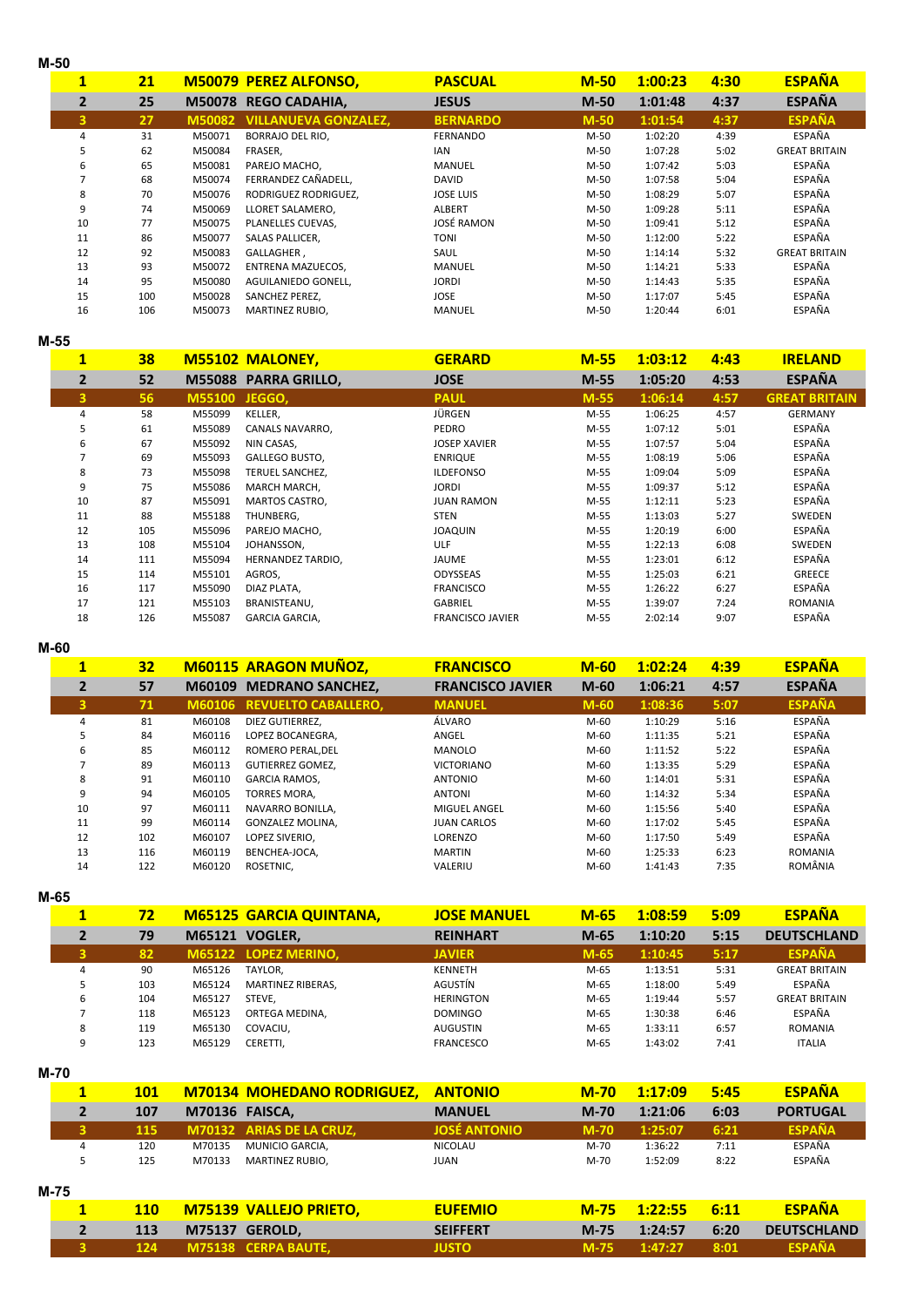





# **VI CNAT. D'EUROPA DE CURSES DE MUNTANYA DE VETERANS MONCADA I REIXACH 30/04/2017**

## *CATEGORIA EQUIPS FEMENINS*

|                | Classf. Categoria/Pais | Marca | Dorsal Cognoms                  | Nom                   |
|----------------|------------------------|-------|---------------------------------|-----------------------|
| 1 <sup>2</sup> | <b>W35</b>             |       | 3:18.30 W35148 ANDREU TRIAS,    | <b>LAIA</b>           |
|                |                        |       | W35147 CHIRVECHES DOMINGUEZ,    | <b>VANESA</b>         |
|                | <b>ESPAÑA</b>          |       | W35142 PRIETO DIAZ,             | <b>LETICIA</b>        |
|                |                        |       |                                 |                       |
| 1 <sup>2</sup> | <b>W40</b>             |       | 3:27.08 W40155 DE TORO SAIZ,    | <b>MARIA JOSE</b>     |
|                | <b>ESPAÑA</b>          |       | <b>W40159 JUAN MAS,</b>         | <b>FUENCISLA</b>      |
|                |                        |       | W40154 KRENTZIEN,               | <b>KRISTINA</b>       |
|                |                        |       |                                 |                       |
| 1 <sup>2</sup> | <b>W45</b>             |       | 3:25.30 W45158 SANCHEZ RIVERO,  | <b>AMADA DE JESUS</b> |
|                | <b>ESPAÑA</b>          |       | W45160 PALACIO AJA,             | <b>MERCEDES</b>       |
|                |                        |       | W45187 GAJETE GUSANO,           | <b>MARIA JOSE</b>     |
|                |                        |       |                                 |                       |
| 1 <sup>2</sup> | <b>W50</b>             |       | 3:52.28 W50164 KELLER,          | <b>ELKE</b>           |
|                | <b>DEUTCHLAND</b>      |       | W55173 HEILIG-DUVENTÄSTER,      | <b>MARIE-LUISE</b>    |
|                |                        |       | <b>W60180 PAUL,</b>             | <b>BARBARA</b>        |
| 2 <sup>o</sup> | <b>W50</b>             |       | 4:02.01 W50170 GONZALEZ GARCIA, | <b>MARTA</b>          |
|                | <b>ESPAÑA</b>          |       | W50166 QUISPE VALENCIA,         | <b>NANCY NENA</b>     |
|                |                        |       | W50165 LOPEZ BOSCH,             | <b>NURIA</b>          |
|                |                        |       |                                 |                       |
| 1 <sup>2</sup> | <b>W55</b>             |       | 3:47.01 W55174 AGUADO MORI,     | <b>ANA CRISTINA</b>   |
|                | <b>ESPAÑA</b>          |       | W55176 MÖLLER PARERA,           | <b>MERCEDES</b>       |
|                |                        |       | <b>W55178 RUZAFA MANCHON,</b>   | <b>TERESA</b>         |
|                |                        |       |                                 |                       |
| 1 <sup>°</sup> | <b>W60</b>             |       | 4:40.40 W65184 VAQUERO SANCHEZ, | <b>EMI</b>            |
|                | <b>ESPAÑA</b>          |       | W65183 SANCHEZ EGEA,            | <b>MARIA VICTORIA</b> |
|                |                        |       | W60181 ASENSIO LOPEZ,           | <u>TOÑI</u>           |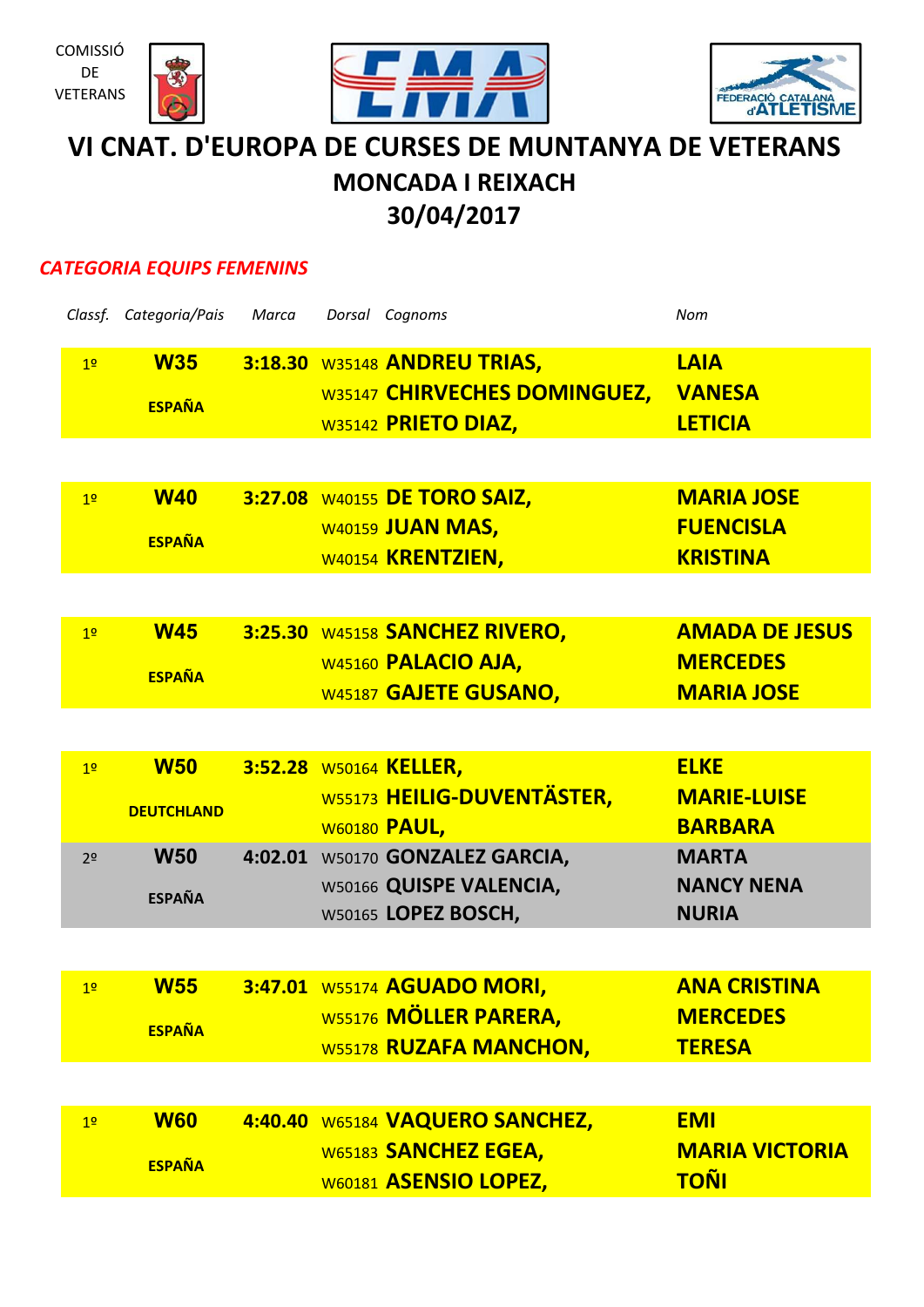







## **VI CNAT. D'EUROPA DE CURSES DE MUNTANYA DE VETERANS**

## **MONCADA I REIXACH 30/04/2017**

## *CATEGORIA EQUIPS MASCULINS*

| Classf.        | Categoria/Pais       | Marca   | Dorsal | Cognoms                     | Nom                   |
|----------------|----------------------|---------|--------|-----------------------------|-----------------------|
| 1 <sup>°</sup> | <b>M35</b>           | 2:47.46 | M35005 | <b>GONZALEZ GONZALEZ,</b>   | <b>ALBERTO</b>        |
|                | <b>ESPAÑA</b>        |         | M35001 | <b>HINOJOSA MARCHAL,</b>    | <b>JOSE LUIS</b>      |
|                |                      |         | M35006 | <b>KHTIRA LAZIZI,</b>       | <b>FARID</b>          |
| 2 <sup>0</sup> | <b>M35</b>           | 2:57.58 | M35018 | CONROY,                     | <b>IAN</b>            |
|                | <b>IRELAND</b>       |         | M35019 | <b>KEHOE,</b>               | <b>JASON</b>          |
|                |                      |         | M35017 | OMURCHU,                    | <b>BRIAN</b>          |
|                |                      |         |        |                             |                       |
| 1 <sup>°</sup> | <b>M40</b>           | 2:44.46 | M40024 | <b>CARDONA TORRES,</b>      | <b>IGNACIO</b>        |
|                | <b>ESPAÑA</b>        |         | M40030 | <b>OJEDA MONTESDEOCA,</b>   | <b>JUAN MATIAS</b>    |
|                |                      |         | M40022 | <b>RESINA SANCHEZ,</b>      | <b>ELIAS</b>          |
| 2 <sup>o</sup> | <b>M40</b>           | 3:21.51 | M40044 | <b>TAYLOR,</b>              | <b>BRENDON</b>        |
|                | <b>GREAT BRITAIN</b> |         | M50084 | <b>FRASER,</b>              | <b>IAN</b>            |
|                |                      |         | M50083 | <b>GALLAGHER,</b>           | <b>SAUL</b>           |
| 3º             | <b>M40</b>           | 3:42.56 | M40046 | <b>SELBERG,</b>             | <b>LARS</b>           |
|                | <b>SWEDEN</b>        |         | M55188 | <b>THUNBERG,</b>            | <b>STEN</b>           |
|                |                      |         | M55104 | <b>JOHANSSON,</b>           | <b>ULF</b>            |
|                |                      |         |        |                             |                       |
| 1 <sup>°</sup> | <b>M45</b>           | 2:54.12 | M45053 | <b>RODRIGUEZ ANTON,</b>     | <b>JUAN JOSE</b>      |
|                | <b>ESPAÑA</b>        |         | M45059 | <b>RONCERO DOMINGUEZ,</b>   | <b>FABIAN</b>         |
|                |                      |         | M45063 | <b>GIL RODRIGUEZ,</b>       | <b>MIGUEL ANGEL</b>   |
| 2 <sup>0</sup> | <b>M45</b>           | 2:57.40 | M45066 | <b>LAZA, FLORIN</b>         | <b>MARCEL</b>         |
|                | <b>ROMANIA</b>       |         | M45067 | MUTIU,                      | <b>OVIDIU-MUGUREL</b> |
|                |                      |         | M45065 | MIKLOS,                     | <b>ARTUR-IANOS</b>    |
|                |                      |         |        |                             |                       |
| 1 <sup>°</sup> | <b>M50</b>           | 3:04.07 | M50079 | <b>PEREZ ALFONSO,</b>       | <b>PASCUAL</b>        |
|                | <b>ESPAÑA</b>        |         | M50078 | <b>REGO CADAHIA,</b>        | <b>JESUS</b>          |
|                |                      |         | M50082 | <b>VILLANUEVA GONZALEZ,</b> | <b>BERNARDO</b>       |
|                |                      |         |        |                             |                       |
| 1 <sup>°</sup> | <b>M55</b>           | 3:20.27 | M55088 | <b>PARRA GRILLO,</b>        | <b>JOSE</b>           |
|                | <b>ESPAÑA</b>        |         | M55089 | <b>CANALS NAVARRO,</b>      | <b>PEDRO</b>          |
|                |                      |         | M55092 | <b>NIN CASAS,</b>           | <b>JOSEP XAVIER</b>   |